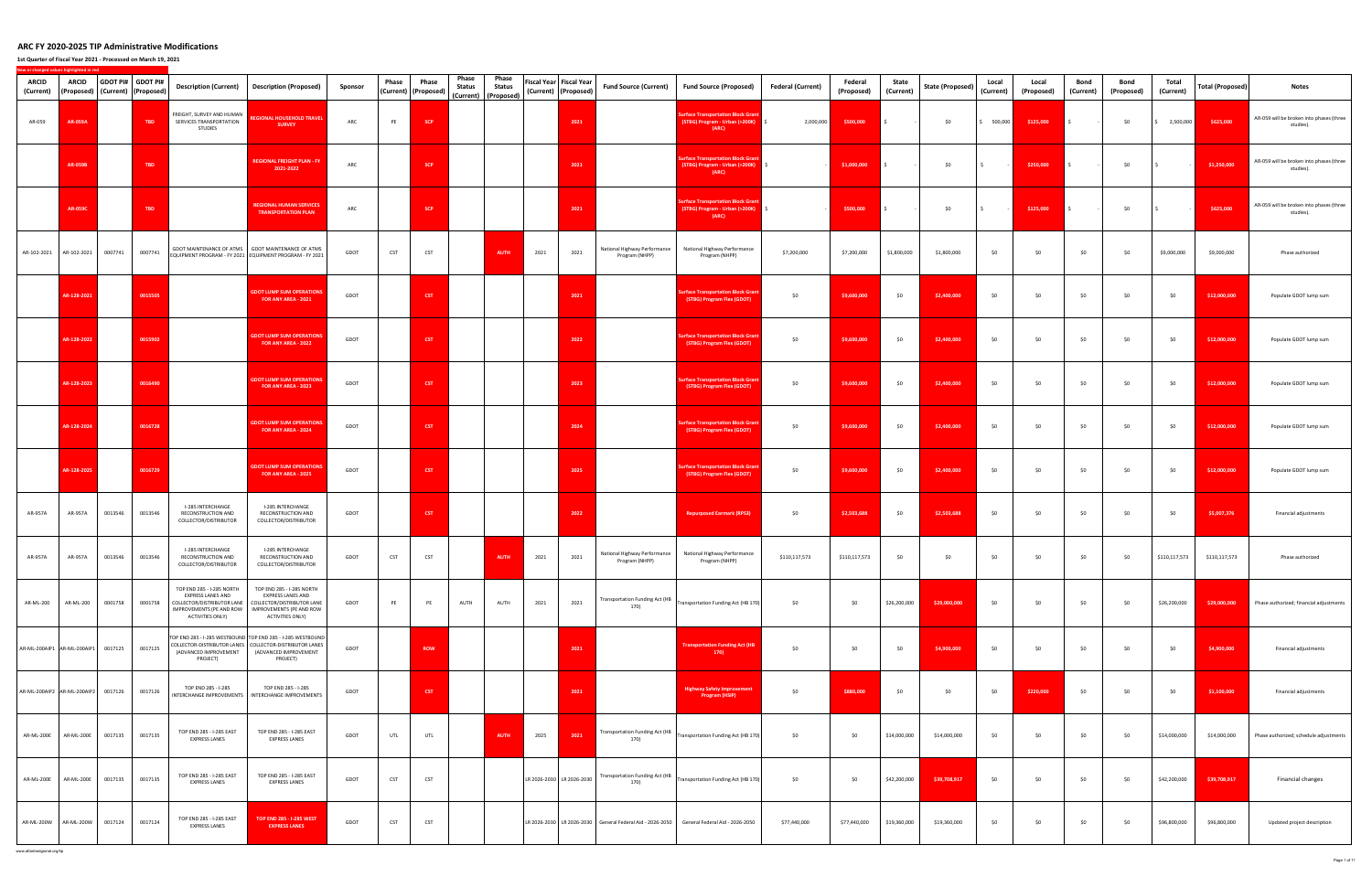**1st Quarter of Fiscal Year 2021 ‐ Processed on March 19, 2021**

| ARCID<br>(Current) | <b>ARCID</b><br>(Proposed)   (Current)   (Proposed) |         | GDOT PI# GDOT PI# | <b>Description (Current)</b>      | <b>Description (Proposed)</b>                                                  | Sponsor | Phase      | Phase<br>(Current) (Proposed) | Phase<br>Status | Phase<br><b>Status</b> |              | Fiscal Year Fiscal Year<br>(Current) (Proposed) | <b>Fund Source (Current)</b>                                                                    | <b>Fund Source (Proposed)</b>                                | <b>Federal (Current)</b> | Federal<br>(Proposed) | State<br>(Current) | <b>State (Proposed)</b> | Local<br>(Current) | Local<br>(Proposed) | Bond<br>(Current) | Bond<br>(Proposed) | Total<br>(Current) | <b>Total (Proposed)</b> | Notes                                  |
|--------------------|-----------------------------------------------------|---------|-------------------|-----------------------------------|--------------------------------------------------------------------------------|---------|------------|-------------------------------|-----------------|------------------------|--------------|-------------------------------------------------|-------------------------------------------------------------------------------------------------|--------------------------------------------------------------|--------------------------|-----------------------|--------------------|-------------------------|--------------------|---------------------|-------------------|--------------------|--------------------|-------------------------|----------------------------------------|
| AR-ML-210          | AR-ML-210                                           | 0013917 | 0013917           | I-285 WEST EXPRESS LANES          | I-285 WEST EXPRESS LANES                                                       | GDOT    |            | <b>ROW</b>                    |                 | (Current) (Proposed)   |              | 2021                                            |                                                                                                 | <b>State Motor Fuel</b>                                      | \$0                      | \$0                   | \$0                | \$900,000               | \$0                | \$0                 | \$0               | \$0                | \$0                | \$900,000               | Financial adjustments                  |
| AR-ML-210          | AR-ML-210                                           | 0013917 | 0013917           | I-285 WEST EXPRESS LANES          | I-285 WEST EXPRESS LANES                                                       | GDOT    |            | UTL                           |                 |                        |              | 2022                                            |                                                                                                 | <b>National Highway Performance</b><br><b>Program (NHPP)</b> | \$0                      | \$2,400,000           | \$0                | \$600,000               | \$0                | \$0                 | \$0               | \$0                | \$0                | \$3,000,000             | Financial adjustments                  |
|                    | AR-ML-210AIP1 AR-ML-210AIP1                         | 0017127 | 0017127           | UPGRADES                          | I-285 WEST RAILROAD CROSSING   I-285 WEST RAILROAD CROSSING<br><b>UPGRADES</b> | GDOT    | CST        | CST                           |                 |                        | 2022         | 2023                                            | National Highway Performance<br>Program (NHPP)                                                  | National Highway Performance<br>Program (NHPP)               | \$13,120,000             | \$13,220,214          | \$3,280,000        | \$3,305,053             | \$0                | \$0                 | \$0               | \$0                | \$16,400,000       | \$16,525,267            | Schedule and financial adjustments     |
|                    | AR-ML-210AIP2 AR-ML-210AIP2                         | 0017128 | 0017128           | I-285 WEST BRIDGE<br>REPLACEMENTS | I-285 WEST BRIDGE<br>REPLACEMENTS                                              | GDOT    | CST        | CST                           |                 |                        | 2022         | 2023                                            | National Highway Performance<br>Program (NHPP)                                                  | National Highway Performance<br>Program (NHPP)               | \$35,040,000             | \$35,155,722          | \$8,760,000        | \$8,788,930             | \$0                | \$0                 | \$0               | \$0                | \$43,800,000       | \$43,944,652            | Schedule and financial adjustments     |
|                    | AR-ML-240AIP1 AR-ML-240AIP1                         | 0017129 | 0017129           | I-285 EAST BRIDGE<br>REPLACEMENTS | I-285 EAST BRIDGE<br>REPLACEMENTS                                              | GDOT    |            | ROW                           |                 | AUTH                   |              | 2021                                            |                                                                                                 | <b>Transportation Funding Act (HB</b><br>170)                | \$0                      | \$0                   | \$0                | \$4,400,000             | \$0                | \$0                 | \$0               | \$0                | \$0                | \$4,400,000             | Phase authorized; schedule adjustments |
|                    | AR-ML-240AIP1 AR-ML-240AIP1                         | 0017129 | 0017129           | I-285 EAST BRIDGE<br>REPLACEMENTS | I-285 EAST BRIDGE<br>REPLACEMENTS                                              | GDOT    |            | <b>CST</b>                    |                 |                        |              | 2021                                            |                                                                                                 | <b>State Motor Fuel</b>                                      | \$0                      | \$0                   | \$0                | \$23,750,000            | \$0                | \$0                 | \$0               | \$0                | \$0                | \$23,750,000            | Financial adjustments                  |
| AR-ML-300          | AR-ML-300                                           | 0001757 | 0001757           | SR 400 EXPRESS LANES              | SR 400 EXPRESS LANES                                                           | GDOT    | ROW        |                               | AUTH            |                        | 2020         |                                                 | <b>Bus Rapid Transit</b>                                                                        |                                                              | \$0                      | \$0                   | \$0                | \$0                     | \$0                | \$0                 | \$6,000,000       | \$0                | \$6,000,000        | \$0                     | Phase deleted                          |
| AR-ML-300          | AR-ML-300                                           | 0001757 | 0001757           | SR 400 EXPRESS LANES              | SR 400 EXPRESS LANES                                                           | GDOT    | ROW        | ROW                           | AUTH            | AUTH                   | 2020         | 2020                                            | GARVEE Bonds (GRV)                                                                              | <b>GARVEE Bonds (GRV-1)</b>                                  | \$0                      | \$0                   | \$0                | \$0                     | \$0                | 50                  | \$26,000,000      | \$26,000,000       | \$26,000,000       | \$26,000,000            | Pahse authorized; financial changes    |
| AR-ML-300          | AR-ML-300                                           | 0001757 | 0001757           | SR 400 EXPRESS LANES              | SR 400 EXPRESS LANES                                                           | GDOT    | ROW        | ROW                           |                 |                        | 2021         | 2021                                            | GARVEE Bonds (GRV-2)                                                                            | GARVEE Bonds (GRV-2)                                         | \$0                      | \$0                   | \$0                | \$0                     | \$0                | \$0                 | \$50,000,000      | \$12,000,000       | \$50,000,000       | \$12,000,000            | Financial changes                      |
| AR-ML-300          | AR-ML-300                                           | 0001757 | 0001757           | SR 400 EXPRESS LANES              | SR 400 EXPRESS LANES                                                           | GDOT    | ROW        | ROW                           |                 |                        | 2022         | 2022                                            | GARVEE Bonds (GRV-2)                                                                            | GARVEE Bonds (GRV-2)                                         | \$0                      | \$0                   | \$0                | \$0                     | \$0                | \$0                 | \$30,000,000      | \$18,500,000       | \$30,000,000       | \$18,500,000            | Financial changes                      |
| AR-ML-300          | AR-ML-300                                           | 0001757 | 0001757           | SR 400 EXPRESS LANES              | SR 400 EXPRESS LANES                                                           | GDOT    | ROW        |                               |                 |                        | 2022         |                                                 | National Highway Performance<br>Program (NHPP)                                                  |                                                              | \$52,000,000             | \$0                   | \$13,000,000       | \$0                     | \$0                | \$0                 | \$0               | \$0                | \$65,000,000       | \$0                     | Phase deleted                          |
| AR-ML-300          | AR-ML-300                                           | 0001757 | 0001757           | SR 400 EXPRESS LANES              | SR 400 EXPRESS LANES                                                           | GDOT    |            | <b>ROW</b>                    |                 |                        |              | 2024                                            |                                                                                                 | <b>GARVEE Bonds (GRV-2)</b>                                  | \$0                      | \$0                   | \$0                | \$0                     | \$0                | \$0                 | \$0               | \$22,981,110       | \$0                | \$22,981,110            | Add phase                              |
| AR-ML-300          | AR-ML-300                                           | 0001757 | 0001757           | SR 400 EXPRESS LANES              | SR 400 EXPRESS LANES                                                           | GDOT    | ROW        | ROW                           |                 |                        | 2023         | 2023                                            | GARVEE Bonds (GRV-2)                                                                            | GARVEE Bonds (GRV-2)                                         | \$0                      | \$0                   | \$0                | \$0                     | \$0                | \$0                 | \$20,000,000      | \$38,000,000       | \$20,000,000       | \$38,000,000            | Financial changes                      |
| AR-ML-300          | AR-ML-300                                           | 0001757 | 0001757           | SR 400 EXPRESS LANES              | SR 400 EXPRESS LANES                                                           | GDOT    | <b>CST</b> |                               |                 |                        | 2024         |                                                 | <b>INFRA Discretionary Grants</b>                                                               |                                                              | \$81,700,000             | \$0                   | \$0                | \$0                     | \$0                | \$0                 | \$0               | \$0                | \$81,700,000       | \$0                     | Phase deleted                          |
| AR-ML-300          | AR-ML-300                                           | 0001757 | 0001757           | SR 400 EXPRESS LANES              | SR 400 EXPRESS LANES                                                           | GDOT    | <b>CST</b> | <b>CST</b>                    |                 |                        | 2025         | 2025                                            | INFRA Discretionary Grants                                                                      | <b>INFRA Discretionary Grants</b>                            | \$81,700,000             | \$81,400,000          | \$0                | \$0                     | \$0                | \$0                 | \$0               | \$0                | \$81,700,000       | \$81,400,000            | Financial changes                      |
| AR-ML-300          | AR-ML-300                                           | 0001757 | 0001757           | SR 400 EXPRESS LANES              | SR 400 EXPRESS LANES                                                           | GDOT    | CST        |                               |                 |                        | LR 2026-2030 |                                                 | <b>Bus Rapid Transit</b>                                                                        |                                                              | \$0                      | \$0                   | \$0                | \$0                     | \$0                | \$0                 | \$10,670,000      | \$0                | \$10,670,000       | \$0                     | Financial changes                      |
| AR-ML-300          | AR-ML-300                                           | 0001757 | 0001757           | SR 400 EXPRESS LANES              | SR 400 EXPRESS LANES                                                           | GDOT    | <b>CST</b> | <b>CST</b>                    |                 |                        |              |                                                 | LR 2026-2030   LR 2026-2030   General Federal Aid - 2026-2050   General Federal Aid - 2026-2050 |                                                              | \$213,600,000            | \$247,356,979         | \$48,200,000       | \$130,852,758           | \$0                | \$0                 | \$0               | \$0                | \$261,800,000      | \$378,209,737           | Financial changes                      |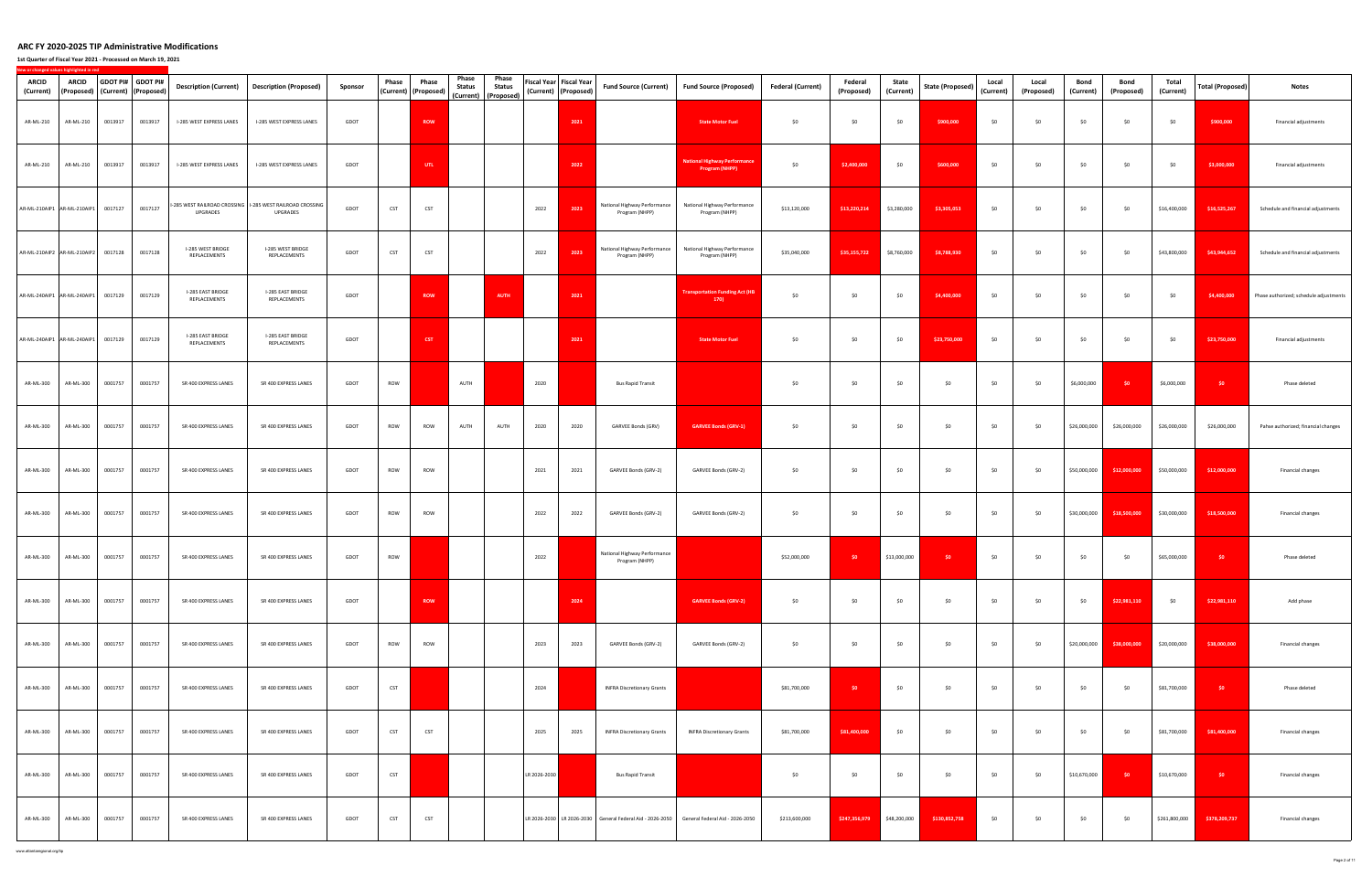**1st Quarter of Fiscal Year 2021 ‐ Processed on March 19, 2021**

| ARCID<br>(Current) | ARCID     |         | GDOT PI# GDOT PI#<br>(Proposed) (Current) (Proposed) | <b>Description (Current)</b>                                                                                                              | <b>Description (Proposed)</b>                | Sponsor                              | Phase      | Phase<br>(Current)   (Proposed) | Phase<br>Phase<br><b>Status</b><br><b>Status</b><br>(Current) (Proposed) |                           | Fiscal Year   Fiscal Year<br>(Current) (Proposed) | <b>Fund Source (Current)</b>                                                         | <b>Fund Source (Proposed)</b>                                                                                                                   | <b>Federal (Current)</b> | Federal<br>(Proposed) | State<br>(Current) | <b>State (Proposed)</b> | Local<br>(Current) | Local<br>(Proposed) | Bond<br>(Current) | Bond<br>(Proposed) | Total<br>(Current) | <b>Total (Proposed)</b> | <b>Notes</b>                                                           |
|--------------------|-----------|---------|------------------------------------------------------|-------------------------------------------------------------------------------------------------------------------------------------------|----------------------------------------------|--------------------------------------|------------|---------------------------------|--------------------------------------------------------------------------|---------------------------|---------------------------------------------------|--------------------------------------------------------------------------------------|-------------------------------------------------------------------------------------------------------------------------------------------------|--------------------------|-----------------------|--------------------|-------------------------|--------------------|---------------------|-------------------|--------------------|--------------------|-------------------------|------------------------------------------------------------------------|
| AR-ML-300          | AR-ML-300 | 0001757 | 0001757                                              | SR 400 EXPRESS LANES                                                                                                                      | SR 400 EXPRESS LANES                         | GDOT                                 | <b>CST</b> | CST                             |                                                                          | LR 2026-2030 LR 2026-2030 |                                                   | Transportation Funding Act (HB<br>170)                                               | Transportation Funding Act (HB 170)                                                                                                             | \$0                      | \$0                   | \$9,300,000        | \$42,585,290            | \$0                | \$0                 | \$0               | \$0                | \$9,300,000        | \$42,585,290            | Financial changes                                                      |
| AR-ML-300          | AR-ML-300 | 0001757 | 0001757                                              | SR 400 EXPRESS LANES                                                                                                                      | SR 400 EXPRESS LANES                         | GDOT                                 | CST        | CST                             |                                                                          | LR 2026-2030 LR 2026-2030 |                                                   | Local Jurisdiction/Municipality<br>Funds                                             | Local Jurisdiction/Municipality Funds                                                                                                           | \$0                      | \$0                   | \$0                | \$0                     | \$4,285,715        | \$5,005,714         | \$0               | \$0                | \$4,285,715        | \$5,005,714             | Financial changes                                                      |
| AR-ML-300          | AR-ML-300 | 0001757 | 0001757                                              | SR 400 EXPRESS LANES                                                                                                                      | SR 400 EXPRESS LANES                         | GDOT                                 | CST        | CST                             |                                                                          | LR 2026-2030 LR 2026-2030 |                                                   | <b>Toll Revenue Bonds</b>                                                            | Toll Revenue Bonds                                                                                                                              | \$0                      | \$0                   | \$0                | \$0                     | \$0                | \$0                 | \$60,900,000      | \$60,075,553       | \$60,900,000       | \$60,075,553            | Financial changes                                                      |
| AR-ML-300          | AR-ML-300 | 0001757 | 0001757                                              | SR 400 EXPRESS LANES                                                                                                                      | SR 400 EXPRESS LANES                         | GDOT                                 | CST        | CST                             |                                                                          |                           |                                                   | LR 2031-2040 LR 2031-2040 General Federal Aid - 2026-2050                            | General Federal Aid - 2026-2050                                                                                                                 | \$600,000,000            | \$432,951,186         | \$150,000,000      | \$417,048,814           | \$0                | \$0                 | \$0               | \$0                | \$750,000,000      | \$850,000,000           | Financial changes                                                      |
| AR-ML-300          | AR-ML-300 | 0001757 | 0001757                                              | SR 400 EXPRESS LANES                                                                                                                      | SR 400 EXPRESS LANES                         | GDOT                                 | <b>CST</b> | CST                             |                                                                          |                           |                                                   | LR 2041-2050   LR 2041-2050   General Federal Aid - 2026-2050                        | General Federal Aid - 2026-2050                                                                                                                 | \$600,000,000            | \$320,760,596         | \$150,000,000      | \$579,239,404           | \$0                | \$0                 | \$0               | \$0                | \$750,000,000      | \$900,000,000           | Financial changes                                                      |
| AR-ML-300          | AR-ML-300 | 0001757 | 0001757                                              | SR 400 EXPRESS LANES                                                                                                                      | SR 400 EXPRESS LANES                         | GDOT                                 | CST        | CST                             |                                                                          | LR 2051+                  | LR 2051+                                          | Design Build Finance (DBF)<br>Repayment - Federal                                    | Design Build Finance (DBF)<br>Repayment - Federal                                                                                               | \$720,000,000            | \$430,051,378         | \$180,000,000      | \$689,948,622           | \$0                | \$0                 | \$0               | \$0                | \$900,000,000      | \$1,120,000,000         | Financial changes                                                      |
| AT-240             | AT-240    | 0010322 | 0010322                                              | US 78/278/SR 8 (D.L. HOLLOWELL US 78/278/SR 8 (D.L. HOLLOWELL<br>PARKWAY) PEDESTRIAN FACILITY - PARKWAY) PEDESTRIAN FACILITY -<br>PHASE A | PHASE A                                      | City of Atlanta                      | CST        | CST                             |                                                                          | 2023                      | 2023                                              | <b>Surface Transportation Block Grant</b><br>(STBG) Program - Urban (>200K)<br>(ARC) | urface Transportation Block Grant<br>(STBG) Program - Urban (>200K)<br>(ARC) - LCI Setaside for<br>Implementation                               | \$2,956,055              | \$2,956,055           | \$739,014          | \$739,014               | \$0                | \$0                 | \$0               | \$0                | \$3,695,069        | \$3,695,069             | Updated fund description                                               |
| AT-244             | AT-244    | 0013918 | 0013918                                              | I-285 INTERCHANGE<br>IMPROVEMENTS                                                                                                         | I-285 INTERCHANGE<br><b>IMPROVEMENTS</b>     | GDOT                                 | PE         | PE                              |                                                                          | 2022                      | 2022                                              | (STBG) Program - Urban (>200K)<br>(ARC)                                              | Surface Transportation Block Grant Surface Transportation Block Grant<br>(STBG) Program - Urban (>200K)<br>(ARC)                                | \$3,600,000              | \$2,971,190           | \$900,000          | \$742,798               | \$0                | \$0                 | \$0               | \$0                | \$4,500,000        | \$3,713,988             | Financial changes                                                      |
| AT-244             | AT-244    | 0013918 | 0013918                                              | I-285 INTERCHANGE<br><b>IMPROVEMENTS</b>                                                                                                  | I-285 INTERCHANGE<br><b>IMPROVEMENTS</b>     | GDOT                                 |            | UTL                             |                                                                          |                           | 2022                                              |                                                                                      | <b>National Highway Performano</b><br><b>Program (NHPP)</b>                                                                                     | \$0                      | \$8,000,000           | \$0                | \$2,000,000             | \$0                | \$0                 | \$0               | \$0                | \$0                | \$10,000,000            | Financial adjustments                                                  |
| AT-303             | AT-303    | 0015000 | 0015000                                              | SR 237 (PIEDMONT ROAD)<br>WIDENING - PHASE 1                                                                                              | SR 237 (PIEDMONT ROAD)<br>WIDENING - PHASE 1 | Buckhead CID, City of<br>Atlanta     | ROW        | ROW                             |                                                                          | 2021                      | 2021                                              | <b>Surface Transportation Block</b><br>ant (STBG) Program Flex (GDOT)                | <b>Local Jurisdiction/Municipality</b><br><b>Funds</b>                                                                                          | \$2,650,000              | \$0                   | \$0                | \$0                     | \$14,505,000       | \$15,207,500        | \$0               | \$0                | \$2,284,167        | \$15,207,500            | Financial changes                                                      |
| AT-303             | AT-303    | 0015000 | 0015000                                              | SR 237 (PIEDMONT ROAD)<br>WIDENING - PHASE 1                                                                                              | SR 237 (PIEDMONT ROAD)<br>WIDENING - PHASE 1 | uckhead CID, City of<br>Atlanta      | UTL        | <b>UTL</b>                      |                                                                          | 2021                      | 2021                                              | 170)                                                                                 | Transportation Funding Act (HB Surface Transportation Block Grar<br>(STBG) Program Flex (GDOT)                                                  | \$0                      | \$1,461,022           | \$1,826,277        | \$365,255               | \$0                | \$0                 | \$0               | \$0                | \$1,826,277        | \$1,826,277             | Financial changes (federal funding pulled<br>from lump sum PI 0015505) |
| AT-303             | AT-303    | 0015000 | 0015000                                              | SR 237 (PIEDMONT ROAD)<br>WIDENING - PHASE 1                                                                                              | SR 237 (PIEDMONT ROAD)<br>WIDENING - PHASE 1 | Buckhead CID, City of<br>Atlanta     | UTL        | UTL                             |                                                                          | 2021                      | 2021                                              | Local Jurisdiction/Municipality<br>Funds                                             | urface Transportation Block Grant<br>(STBG) Program - Urban (>200K)<br>(ARC)                                                                    | \$0                      | \$2,650,000           | \$0                | \$0                     | \$2,900,000        | \$2,774,758         | \$0               | \$0                | \$2,900,000        | \$5,424,758             | Financial changes                                                      |
| AT-303             | AT-303    | 0015000 | 0015000                                              | SR 237 (PIEDMONT ROAD)<br>WIDENING - PHASE 1                                                                                              | SR 237 (PIEDMONT ROAD)<br>WIDENING - PHASE 1 | Buckhead CID, City of<br>Atlanta     | CST        | CST                             |                                                                          | 2021                      | 2021                                              | 170)                                                                                 | Transportation Funding Act (HB   Surface Transportation Block Gran<br>(STBG) Program Flex (GDOT)                                                | \$0                      | \$1,938,978           | \$2,423,723        | \$484,745               | \$0                | \$0                 | \$0               | \$0                | \$2,423,723        | \$2,423,723             | Financial changes (federal funding pulled<br>from lump sum PI 0015505) |
| AT-307A            | AT-307A   | 0015997 | 0015997                                              | PATH 400 TRAIL                                                                                                                            | PATH 400 TRAIL                               | City of Atlanta,Livable<br>Buckhead  | ROW        |                                 |                                                                          | 2021                      |                                                   | <b>Surface Transportation Block Grant</b><br>(STBG) Program - Urban (>200K)<br>(ARC) |                                                                                                                                                 | \$80,000                 | \$0                   | \$0                | \$0                     | \$20,000           | \$0                 | \$0               | \$0                | \$100,000          | SO.                     | Phase deleted                                                          |
| AT-307A            | AT-307A   | 0015997 | 0015997                                              | PATH 400 TRAIL                                                                                                                            | PATH 400 TRAIL                               | City of Atlanta, Livable<br>Buckhead | UTL        | UTL                             |                                                                          | 2022                      | 2022                                              | (ARC)                                                                                | Surface Transportation Block Grant Surface Transportation Block Grant<br>(STBG) Program - Urban (>200K) (STBG) Program - Urban (>200K)<br>(ARC) | \$240,000                | \$40,000              | \$0                | \$0                     | \$60,000           | \$10,000            | \$0               | \$0                | \$300,000          | \$50,000                | Financial changes                                                      |
| AT-307A            | AT-307A   | 0015997 | 0015997                                              | PATH 400 TRAIL                                                                                                                            | PATH 400 TRAIL                               | City of Atlanta, Livable<br>Buckhead | CST        | CST                             |                                                                          | 2022                      | 2022                                              | (ARC)                                                                                | Surface Transportation Block Grant Surface Transportation Block Grant<br>(STBG) Program - Urban (>200K) (STBG) Program - Urban (>200K)<br>(ARC) | \$6,468,000              | \$6,768,000           | \$0                | \$0                     | \$4,032,000        | \$1,692,000         | \$0               | \$0                | \$10,500,000       | \$8,460,000             | Financial changes                                                      |
| AT-307B            | AT-307B   | 0015023 | 0015023                                              | PATH 400 TRAIL                                                                                                                            | PATH 400 TRAIL                               | City of Atlanta                      | CST        | <b>CST</b>                      |                                                                          | 2021                      | 2023                                              | <b>Transportation Alternatives</b><br>(Section 133(h)) - Urban (>200K)<br>(ARC)      | urface Transportation Block Gran<br>(STBG) Program - Urban (>200K)<br>(ARC)                                                                     | \$3,236,000              | \$3,236,000           | \$0                | \$0                     | \$809,000          | \$809,000           | \$0               | \$0                | \$4,045,000        | \$4,045,000             | Financial and schedule adjustments                                     |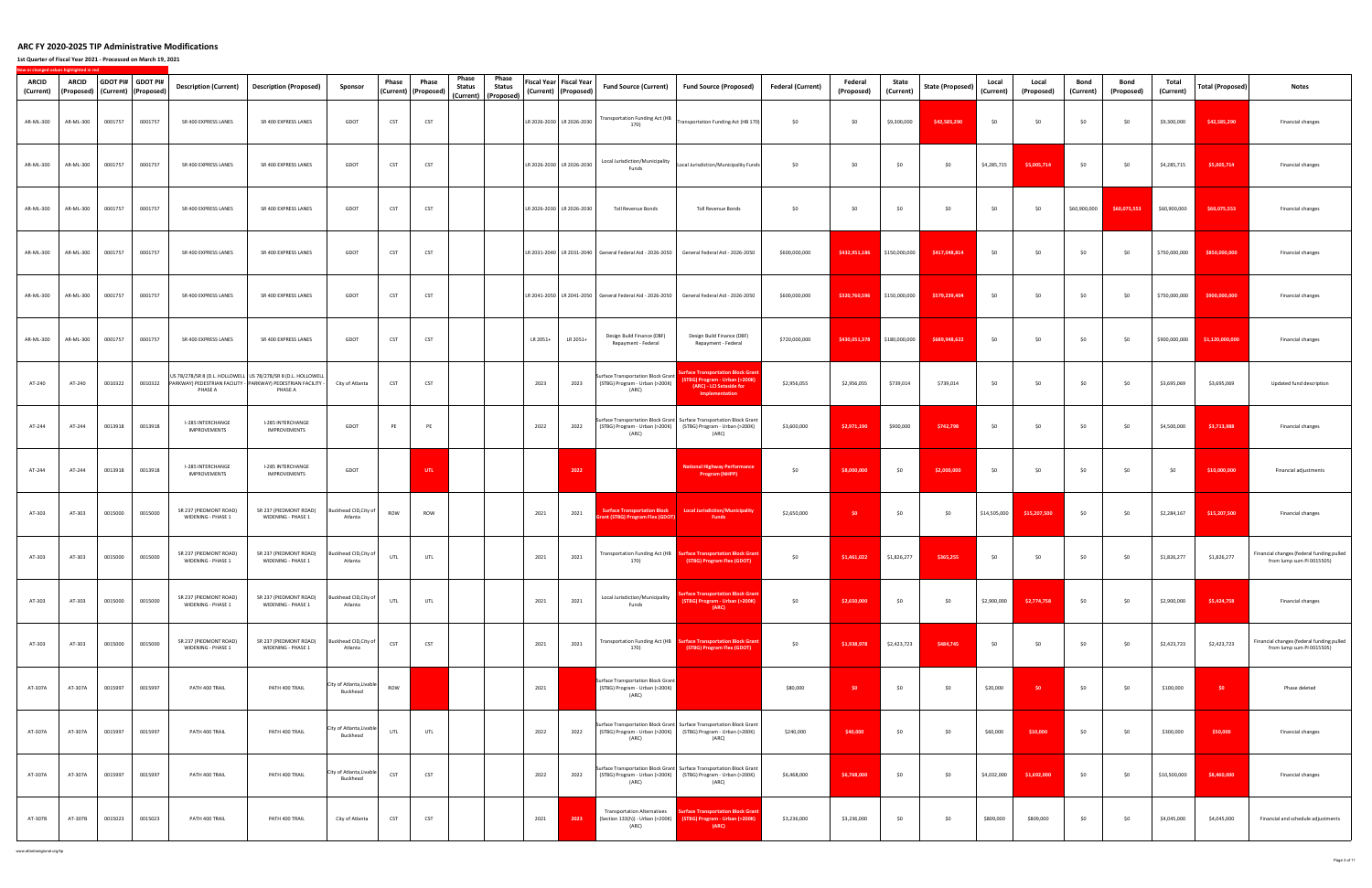**1st Quarter of Fiscal Year 2021 ‐ Processed on March 19, 2021**

|                           |                     |         |                                           |                                                                                             |                                                                                              |                                         |            |                                 | Phase         | Phase                                 |      |                                                   |                                                                                 |                                                                                                                                                 |                          |                       |                    |                         |                    |                     |                   |                    |                    |                  |                                                                                |
|---------------------------|---------------------|---------|-------------------------------------------|---------------------------------------------------------------------------------------------|----------------------------------------------------------------------------------------------|-----------------------------------------|------------|---------------------------------|---------------|---------------------------------------|------|---------------------------------------------------|---------------------------------------------------------------------------------|-------------------------------------------------------------------------------------------------------------------------------------------------|--------------------------|-----------------------|--------------------|-------------------------|--------------------|---------------------|-------------------|--------------------|--------------------|------------------|--------------------------------------------------------------------------------|
| <b>ARCID</b><br>(Current) | ARCID<br>(Proposed) |         | GDOT PI# GDOT PI#<br>(Current) (Proposed) | <b>Description (Current)</b>                                                                | <b>Description (Proposed)</b>                                                                | Sponsor                                 | Phase      | Phase<br>(Current)   (Proposed) | <b>Status</b> | <b>Status</b><br>(Current) (Proposed) |      | Fiscal Year   Fiscal Year<br>(Current) (Proposed) | <b>Fund Source (Current)</b>                                                    | <b>Fund Source (Proposed)</b>                                                                                                                   | <b>Federal (Current)</b> | Federal<br>(Proposed) | State<br>(Current) | <b>State (Proposed)</b> | Local<br>(Current) | Local<br>(Proposed) | Bond<br>(Current) | Bond<br>(Proposed) | Total<br>(Current) | Total (Proposed) | <b>Notes</b>                                                                   |
| AT-372                    | AT-372              | 0015890 | 0015890                                   | 10TH STREET BRIDGE MULTI-<br>MODAL CONNECTION PROJECT                                       | 10TH STREET BRIDGE MULTI-<br>MODAL CONNECTION PROJECT                                        | City of<br>Atlanta, Midtown<br>Alliance | CST        | <b>CST</b>                      |               |                                       | 2023 | 2023                                              | Surface Transportation Block Grant<br>(STBG) Program - Urban (>200K)<br>(ARC)   | rface Transportation Block Grar<br>(STBG) Program - Urban (>200K)<br>(ARC) - LCI Setaside for<br>Implementation                                 | \$2,640,600              | \$2,640,600           | \$0                | \$0                     | \$1,976,400        | \$1,976,400         | \$0               | \$0                | \$4,617,000        | \$4,617,000      | Updated fund description                                                       |
| BA-010                    | BA-010              | 0010352 | 0010352                                   | SR 316 - NEW INTERCHANGE                                                                    | SR 316 - NEW INTERCHANGE                                                                     | GDOT                                    |            | PE                              |               |                                       |      | 2022                                              |                                                                                 | <b>National Highway Performance</b><br>Program (NHPP)                                                                                           | \$0                      | \$988,784             | \$0                | \$249,696               | \$0                | \$0                 | \$0               | \$0                | - \$0              | \$1,238,480      | Financial adjustments (restores previously<br>programmed GDOT federal funding) |
| BA-010                    | BA-010              | 0010352 | 0010352                                   | SR 316 - NEW INTERCHANGE                                                                    | SR 316 - NEW INTERCHANGE                                                                     | GDOT                                    |            | PE                              |               |                                       |      | 2023                                              |                                                                                 | Transportation Funding Act (HB<br>170)                                                                                                          | \$0                      | \$0                   | \$0                | \$4,200,000             | \$0                | \$0                 | \$0               | \$0                | \$0                | \$4,200,000      | Financial adjustments                                                          |
| BA-032                    | BA-032              | 0013819 | 0013819                                   | SR 82 BRIDGE UPGRADE                                                                        | SR 82 BRIDGE UPGRADE                                                                         | GDOT                                    | UTL        | UTL                             |               |                                       | 2021 | 2022                                              | (STBG) Program Flex (GDOT)                                                      | Surface Transportation Block Grant Surface Transportation Block Grant<br>(STBG) Program Flex (GDOT)                                             | \$37,355                 | \$37,355              | \$9,339            | \$9,339                 | \$0                | \$0                 | \$0               | \$0                | \$46,694           | \$46,694         | Schedule adjustments                                                           |
| BA-032                    | BA-032              | 0013819 | 0013819                                   | SR 82 BRIDGE UPGRADE                                                                        | SR 82 BRIDGE UPGRADE                                                                         | GDOT                                    | CST        | CST                             |               |                                       | 2021 | 2022                                              | (STBG) Program Flex (GDOT)                                                      | Surface Transportation Block Grant Surface Transportation Block Grant<br>(STBG) Program Flex (GDOT)                                             | \$3,533,151              | \$3,533,151           | \$883,288          | \$883,288               | \$0                | \$0                 | \$0               | \$0                | \$4,416,439        | \$4,416,439      | Schedule adjustments                                                           |
| <b>BA-184K</b>            | <b>BA-184K</b>      | 0013910 | 0013910                                   | SR 316 - NEW INTERCHANGE                                                                    | SR 316 - NEW INTERCHANGE                                                                     | GDOT                                    | PE         | PE                              |               |                                       | 2023 | 2023                                              | Surface Transportation Block Grant<br>(STBG) Program Flex (GDOT)                | <b>National Highway Performance</b><br>Program (NHPP)                                                                                           | \$1,782,829              | \$1,782,829           | \$445,707          | \$445,707               | \$0                | \$0                 | \$0               | \$0                | \$2,228,536        | \$2,228,536      | Financial adjustments                                                          |
| CH-010B                   | CH-010B             | 0013525 | 0013525                                   | BELLS FERRY ROAD BRIDGE<br>REPLACEMENT AND APPROACH<br><b>IMPROVEMENTS</b>                  | BELLS FERRY ROAD BRIDGE<br>REPLACEMENT AND APPROACH<br>IMPROVEMENTS                          | GDOT                                    | UTL        | UTL                             |               |                                       | 2022 | 2023                                              | (STBG) Program Flex (GDOT)                                                      | Surface Transportation Block Grant Surface Transportation Block Grant<br>(STBG) Program Flex (GDOT)                                             | \$730,702                | \$730,702             | \$182,676          | \$182,676               | \$0                | \$0                 | \$0               | \$0                | \$913,378          | \$913,378        | Schedule adjustments                                                           |
| CH-010B                   | CH-010B             | 0013525 | 0013525                                   | BELLS FERRY ROAD BRIDGE<br><b>IMPROVEMENTS</b>                                              | BELLS FERRY ROAD BRIDGE<br>REPLACEMENT AND APPROACH REPLACEMENT AND APPROACH<br>IMPROVEMENTS | GDOT                                    | CST        | CST                             |               |                                       | 2022 | 2023                                              | (STBG) Program Flex (GDOT)                                                      | Surface Transportation Block Grant Surface Transportation Block Grant<br>(STBG) Program Flex (GDOT)                                             | \$13,176,562             | \$13,176,562          | \$3,294,141        | \$3,294,141             | \$0                | \$0                 | \$0               | \$0                | \$16,470,703       | \$16,470,703     | Schedule adjustments                                                           |
| CH-030                    | CH-030              | 0016365 | 0016365                                   | SR 92 (ALABAMA ROAD)<br>INTERSECTION IMPROVEMENTS<br>(INCLUDES WIDENING OF<br>TRICKUM ROAD) | SR 92 (ALABAMA ROAD)<br>INTERSECTION IMPROVEMENTS<br>(INCLUDES WIDENING OF<br>TRICKUM ROAD)  | Cherokee County                         | ROW        | ROW                             |               |                                       | 2021 | 2022                                              | (STBG) Program - Urban (>200K) (STBG) Program - Urban (>200K)<br>(ARC)          | Surface Transportation Block Grant Surface Transportation Block Grant<br>(ARC)                                                                  | \$1,000,000              | \$1,000,000           | \$0                | \$0                     | \$400,000          | \$400,000           | \$0               | \$0                | \$1,400,000        | \$1,400,000      | Schedule change                                                                |
| CH-030                    | CH-030              | 0016365 | 0016365                                   | SR 92 (ALABAMA ROAD)<br>INTERSECTION IMPROVEMENTS<br>(INCLUDES WIDENING OF<br>TRICKUM ROAD) | SR 92 (ALABAMA ROAD)<br>INTERSECTION IMPROVEMENTS<br>(INCLUDES WIDENING OF<br>TRICKUM ROAD)  | Cherokee County                         | CST        | <b>CST</b>                      |               |                                       | 2022 | 2023                                              | (STBG) Program - Urban (>200K) (STBG) Program - Urban (>200K)<br>(ARC)          | Surface Transportation Block Grant Surface Transportation Block Grant<br>(ARC)                                                                  | \$2,200,000              | \$2,200,000           | \$0                | \$0                     | \$550,000          | \$550,000           | \$0               | \$0                | \$2,750,000        | \$2,750,000      | Schedule change                                                                |
| CH-140B                   | CH-140B             | 0017804 | 0017804                                   | SR 140 OPERATIONAL<br>IMPROVEMENTS                                                          | SR 140 OPERATIONAL<br><b>IMPROVEMENTS</b>                                                    | Cherokee County                         | PE         | PE                              |               |                                       | 2021 | 2021                                              | (STBG) Program - Urban (>200K)<br>(ARC)                                         | iurface Transportation Block Grant Surface Transportation Block Gran<br>(STBG) Program - Urban (>200K)<br>(ARC)                                 | \$256,000                | \$320,000             | \$0                | \$0                     | \$64,000           | \$80,000            | \$0               | \$0                | \$320,000          | \$400,000        | Financial changes                                                              |
| CH-240                    | CH-240              | 0016015 | 0016015                                   | NOONDAY CREEK TRAIL<br>EXTENSION                                                            | NOONDAY CREEK TRAIL<br>EXTENSION                                                             | City of Woodstock                       | ROW        | ROW                             |               | <b>AUTH</b>                           | 2021 | 2021                                              | (STBG) Program - Urban (>200K) (STBG) Program - Urban (>200K)<br>(ARC)          | Surface Transportation Block Grant Surface Transportation Block Grant<br>(ARC)                                                                  | \$536,000                | \$536,000             | \$0                | \$0                     | \$136,000          | \$136,000           | \$0               | \$0                | \$672,000          | \$672,000        | Phase authorized                                                               |
| CH-240                    | CH-240              | 0016015 | 0016015                                   | NOONDAY CREEK TRAIL<br>EXTENSION                                                            | NOONDAY CREEK TRAIL<br>EXTENSION                                                             | City of Woodstock                       | ROW        | ROW                             |               | <b>AUTH</b>                           | 2021 | 2021                                              | <b>Transportation Alternatives</b><br>(Section 133(h)) - Urban (>200K)<br>(ARC) | ransportation Alternatives (Section<br>133(h)) - Urban (>200K) (ARC)                                                                            | \$256,000                | \$256,000             | \$0                | \$0                     | \$136,000          | \$136,000           | \$0               | \$0                | \$392,000          | \$392,000        | Phase authorized                                                               |
| CH-349                    | CH-349              | TBD     | TBD                                       | Hwy 140 & Reinhardt College<br>Parkway Intersection<br>Improvements                         | Hwy 140 & Reinhardt College<br>Parkway Intersection<br>Improvements                          | Cherokee County                         | PE         | PE                              |               |                                       | 2021 | 2021                                              | (STBG) Program - Urban (>200K) (STBG) Program - Urban (>200K)<br>(ARC)          | Surface Transportation Block Grant Surface Transportation Block Grant<br>(ARC)                                                                  | \$174,566                | \$186,204             | \$0                | \$0                     | \$58,189           | \$46,551            | \$0               | \$0                | \$232,755          | \$232,755        | Financial changes                                                              |
| CO-447                    | CO-447              | 0012808 | 0012808                                   | II - SECTION B                                                                              | BOB CALLAN TRUNK TRAIL PHASE   BOB CALLAN TRUNK TRAIL PHASE<br>II - SECTION B                | Cobb County                             | ROW        | ROW                             |               |                                       | 2021 | 2021                                              | Surface Transportation Block Grant<br>(STBG) Program - Urban (>200K)<br>(ARC)   | <b>isportation Alternatives (Secti</b><br>133(h)) - Urban (>200K) (ARC)                                                                         | \$398,400                | \$776,000             | \$0                | \$0                     | \$571,600          | \$194,000           | \$0               | \$0                | \$970,000          | \$970,000        | Financial changes                                                              |
| CO-447                    | CO-447              | 0012808 | 0012808                                   | <b>II - SECTION B</b>                                                                       | BOB CALLAN TRUNK TRAIL PHASE   BOB CALLAN TRUNK TRAIL PHASE<br>II - SECTION B                | Cobb County                             | CST        | <b>CST</b>                      |               |                                       | 2023 | 2023                                              | (ARC)                                                                           | Surface Transportation Block Grant Surface Transportation Block Grant<br>(STBG) Program - Urban (>200K) (STBG) Program - Urban (>200K)<br>(ARC) | \$1,921,746              | \$2,284,732           | \$0                | \$0                     | \$934,169          | \$571,183           | \$0               | \$0                | \$2,855,915        | \$2,855,915      | Financial changes                                                              |
| CO-462                    | CO-462              | 0015042 | 0015042                                   | ROTTENWOOD CREEK TRAIL -<br>PHASE 1                                                         | ROTTENWOOD CREEK TRAIL -<br>PHASE 1                                                          | City of Marietta                        | <b>ROW</b> | ROW                             | AUTH          | AUTH                                  | 2020 | 2020                                              | Surface Transportation Block Grant<br>(STBG) Program - Urban (>200K)<br>(ARC)   | ice Transportation Block Grar<br>iTBG) Program - Urban (>200K)<br>(ARC) - LCI Setaside for<br>Implementation                                    | \$1,225,600              | \$1,225,600           | \$0                | \$0                     | \$306,400          | \$306,400           | \$0               | \$0                | \$1,532,000        | \$1,532,000      | Updated fund description                                                       |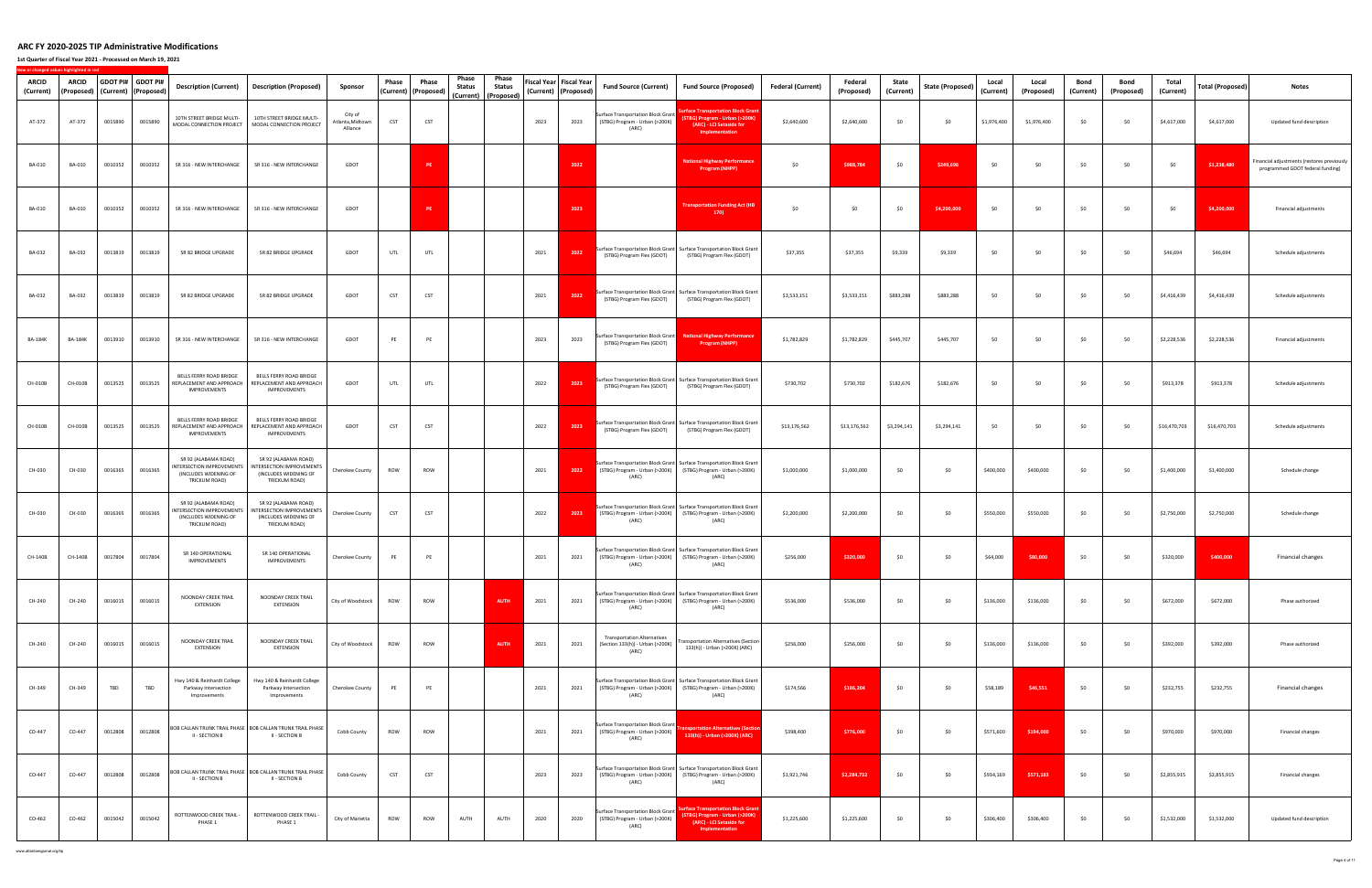**1st Quarter of Fiscal Year 2021 ‐ Processed on March 19, 2021**

| <b>ARCID</b><br>(Current) | ARCID  |         | GDOT PI# GDOT PI#<br>(Proposed)   (Current)   (Proposed) | <b>Description (Current)</b>                          | <b>Description (Proposed)</b>                                                                                                 | Sponsor          | Phase | Phase<br>(Current) (Proposed) | Phase<br><b>Status</b><br>(Current) | Phase<br>Status<br>(Proposed) |      | Fiscal Year   Fiscal Year<br>(Current) (Proposed) | <b>Fund Source (Current)</b>                                                         | <b>Fund Source (Proposed)</b>                                                                                                                   | <b>Federal (Current)</b> | Federal<br>(Proposed) | State<br>(Current) | <b>State (Proposed)</b> | Local<br>(Current) | Local<br>(Proposed) | Bond<br>(Current) | Bond<br>(Proposed) | Total<br>(Current) | <b>Total (Proposed)</b> | <b>Notes</b>                            |
|---------------------------|--------|---------|----------------------------------------------------------|-------------------------------------------------------|-------------------------------------------------------------------------------------------------------------------------------|------------------|-------|-------------------------------|-------------------------------------|-------------------------------|------|---------------------------------------------------|--------------------------------------------------------------------------------------|-------------------------------------------------------------------------------------------------------------------------------------------------|--------------------------|-----------------------|--------------------|-------------------------|--------------------|---------------------|-------------------|--------------------|--------------------|-------------------------|-----------------------------------------|
| CO-462                    | CO-462 | 0015042 | 0015042                                                  | ROTTENWOOD CREEK TRAIL -<br>PHASE 1                   | ROTTENWOOD CREEK TRAIL -<br>PHASE 1                                                                                           | City of Marietta | UTL   | UTL                           |                                     |                               | 2022 | 2022                                              | Local Jurisdiction/Municipality<br>Funds                                             | Local Jurisdiction/Municipality Funds                                                                                                           | \$0                      | \$0                   | \$0                | \$0                     | \$278,452          | \$458,452           | \$0               | \$0                | \$278,452          | \$458,452               | Financial changes                       |
| CO-462                    | CO-462 | 0015042 | 0015042                                                  | ROTTENWOOD CREEK TRAIL -<br>PHASE 1                   | ROTTENWOOD CREEK TRAIL -<br>PHASE 1                                                                                           | City of Marietta | CST   | CST                           |                                     |                               | 2022 | 2022                                              | Local Jurisdiction/Municipality<br>Funds                                             | Local Jurisdiction/Municipality Funds                                                                                                           | \$0                      | \$0                   | \$0                | \$0                     | \$10,113,739       | \$10,174,260        | \$0               | \$0                | \$10,113,739       | \$10,174,260            | Financial changes                       |
| CO-462                    | CO-462 | 0015042 | 0015042                                                  | ROTTENWOOD CREEK TRAIL -<br>PHASE 1                   | ROTTENWOOD CREEK TRAIL -<br>PHASE 1                                                                                           | City of Marietta | ROW   | ROW                           |                                     |                               | 2021 | 2021                                              | Surface Transportation Block Grant<br>(STBG) Program - Urban (>200K)<br>(ARC)        | urface Transportation Block Gra<br>(STBG) Program - Urban (>200K)<br>(ARC) - LCI Setaside for<br><b>Implementation</b>                          | \$1,174,400              | \$1,174,400           | \$0                | \$0                     | \$293,600          | \$293,600           | \$0               | \$0                | \$1,468,000        | \$1,468,000             | Updated fund description                |
| CO-470                    | CO-470 | 0016028 | 0016028                                                  | WEST ATLANTA STREET TRAIL                             | WEST ATLANTA STREET TRAIL                                                                                                     | Cobb County      | CST   | <b>CST</b>                    |                                     |                               | 2021 | 2021                                              | <b>Transportation Alternatives</b><br>(Section 133(h)) - Urban (>200K)<br>(ARC)      | ansportation Alternatives (Section<br>133(h)) - Urban (>200K) (ARC)                                                                             | \$800,000                | \$1,495,729           | \$0                | \$0                     | \$200,000          | \$373,932           | \$0               | \$0                | \$1,000,000        | \$1,869,661             | Financial adjustments                   |
| CO-470                    | CO-470 | 0016028 | 0016028                                                  | WEST ATLANTA STREET TRAIL                             | WEST ATLANTA STREET TRAIL                                                                                                     | Cobb County      | PE    | PE                            | AUTH                                | AUTH                          | 2019 | 2019                                              | <b>Transportation Alternatives</b><br>(Section 133(h)) - Urban (>200K)<br>(ARC)      | ransportation Alternatives (Section<br>133(h)) - Urban (>200K) (ARC)                                                                            | \$240,000                | \$240,000             | \$0                | \$0                     | \$60,000           | \$215,000           | <b>SO</b>         | \$0                | \$300,000          | \$455,000               | Phase authroized; financial adjustments |
| CO-471                    | CO-471 | 0016034 | 0016034                                                  | SR 139 (MABLETON PARKWAY)<br>TRAIL - PHASE I          | SR 139 (MABLETON PARKWAY)<br>TRAIL - PHASE I                                                                                  | Cobb County      |       | <b>CST</b>                    |                                     |                               |      | 2021                                              |                                                                                      | <b>Surface Transportation Block Gra</b><br>(STBG) Program - Urban (>200K)<br>(ARC)                                                              | \$0                      | \$1,100,357           | \$0                | \$0                     | \$0                | \$435,437           | \$0               | \$0                | \$0                | \$1,535,794             | Financial adjustments                   |
| CO-471                    | CO-471 | 0016034 | 0016034                                                  | SR 139 (MABLETON PARKWAY)<br>TRAIL - PHASE I          | SR 139 (MABLETON PARKWAY)<br>TRAIL - PHASE I                                                                                  | Cobb County      |       | <b>CST</b>                    |                                     |                               |      | 2021                                              |                                                                                      | nsportation Alternatives (Sec<br>133(h)) - Urban (>200K) (ARC)                                                                                  | \$0                      | \$641,391             | \$0                | \$0                     | \$0                | \$160,348           | \$0               | \$0                | SO.                | \$801,739               | Financial adjustments                   |
| CO-474                    | CO-474 | 0017806 | 0017806                                                  | CUMBERLAND CORE LOOP -<br>SEGMENT C                   | CUMBERLAND CORE LOOP -<br>SEGMENT C                                                                                           | Cobb County      | PE    | PE                            |                                     |                               | 2021 | 2021                                              | <b>Surface Transportation Block Grant</b><br>(STBG) Program - Urban (>200K)<br>(ARC) | <b>Irface Transportation Block Grai</b><br>(STBG) Program - Urban (>200K)<br>(ARC) - LCI Setaside for<br><b>Implementation</b>                  | \$840,000                | \$840,000             | \$0                | \$0                     | \$210,000          | \$210,000           | \$0               | \$0                | \$1,050,000        | \$1,050,000             | Updated fund description                |
| CO-474                    | CO-474 | 0017806 | 0017806                                                  | CUMBERLAND CORE LOOP -<br>SEGMENT C                   | CUMBERLAND CORE LOOP -<br>SEGMENT C                                                                                           | Cobb County      | CST   | CST                           |                                     |                               | 2025 | 2025                                              | Surface Transportation Block Grant<br>(STBG) Program - Urban (>200K)<br>(ARC)        | <b>Irface Transportation Block Gra</b><br>(STBG) Program - Urban (>200K)<br>(ARC) - LCI Setaside for<br>Implementation                          | \$5,600,000              | \$5,600,000           | \$0                | \$0                     | \$1,400,000        | \$1,400,000         | \$0               | \$0                | \$7,000,000        | \$7,000,000             | Updated fund description                |
| CO-477                    | CO-477 | TBD     | TBD                                                      |                                                       | CUMBERLAND TRANSFER CENTER CUMBERLAND TRANSFER CENTER                                                                         | Cobb County      | PE    | PE                            |                                     |                               | 2021 | 2021                                              | (ARC)                                                                                | Surface Transportation Block Grant Surface Transportation Block Grant<br>(STBG) Program - Urban (>200K) (STBG) Program - Urban (>200K)<br>(ARC) | \$1,500,000              | \$1,600,000           | \$0                | \$0                     | \$500,000          | \$400,000           | \$0               | \$0                | \$2,000,000        | \$2,000,000             | Financial changes                       |
| CO-478                    | CO-478 | TBD     | TBD                                                      | MARIETTA MAINTENANCE<br><b>FACILITY</b>               | MARIETTA MAINTENANCE<br><b>FACILITY</b>                                                                                       | Cobb County      | CST   | CST                           |                                     |                               | 2022 | 2024                                              | Local Jurisdiction/Municipality<br>Funds                                             | Local Jurisdiction/Municipality Funds                                                                                                           | \$0                      | \$0                   | \$0                | \$0                     | \$15,000,000       | \$15,000,000        | \$0               | \$0                | \$15,000,000       | \$15,000,000            | Schedule change                         |
| CO-478                    | CO-478 | TBD     | TBD                                                      | MARIETTA MAINTENANCE<br><b>FACILITY</b>               | MARIETTA MAINTENANCE<br><b>FACILITY</b>                                                                                       | Cobb County      | PE    | PE                            |                                     |                               | 2021 | 2021                                              | (ARC)                                                                                | Surface Transportation Block Grant Surface Transportation Block Grant<br>(STBG) Program - Urban (>200K) (STBG) Program - Urban (>200K)<br>(ARC) | \$1,500,000              | \$1,600,000           | \$0                | \$0                     | \$500,000          | \$400,000           | \$0               | \$0                | \$2,000,000        | \$2,000,000             | Financial changes                       |
| CO-479                    | CO-479 | TBD     | TBD                                                      | MARIETTA TRANSFER CENTER                              | MARIETTA TRANSFER CENTER                                                                                                      | Cobb County      | PE    | PE                            |                                     |                               | 2021 | 2021                                              | (ARC)                                                                                | Surface Transportation Block Grant Surface Transportation Block Grant<br>(STBG) Program - Urban (>200K) (STBG) Program - Urban (>200K)<br>(ARC) | \$3,750,000              | \$3,550,000           | \$0                | \$0                     | \$1,250,000        | \$887,500           | \$0               | \$0                | \$5,000,000        | \$4,437,500             | Financial changes                       |
| CO-479                    | CO-479 | TBD     | TBD                                                      | MARIETTA TRANSFER CENTER                              | MARIETTA TRANSFER CENTER                                                                                                      | Cobb County      |       | PE.                           |                                     |                               |      | 2022                                              |                                                                                      | <b>Local Jurisdiction/Municipality</b><br>Funds                                                                                                 | \$0                      | \$0                   | \$0                | \$0                     | \$0                | \$562,500           | \$0               | \$0                | \$0                | \$562,500               | Add local funding                       |
| CO-480                    | CO-480 | TBD     | TBD                                                      | NORTH MARIETTA PARKWAY<br>IMPROVEMENTS                | NORTH MARIETTA PARKWAY<br>INTERSECTION AND OPERATIONS   INTERSECTION AND OPERATIONS   City of Marietta<br><b>IMPROVEMENTS</b> |                  | SCP   | SCP                           |                                     |                               | 2021 | 2021                                              | (ARC)                                                                                | Surface Transportation Block Grant Surface Transportation Block Grant<br>(STBG) Program - Urban (>200K) (STBG) Program - Urban (>200K)<br>(ARC) | \$300,000                | \$320,000             | \$0                | \$0                     | \$100,000          | \$80,000            | \$0               | \$0                | \$400,000          | \$400,000               | Financial changes                       |
| CO-481                    | CO-481 | TBD     | TBD                                                      | Noonday Creek Trail Crossing of<br>US41/ Cobb Parkway | Noonday Creek Trail Crossing of Cobb County; Town<br>US41/ Cobb Parkway                                                       | Center CID       | PE    | PE                            |                                     |                               | 2021 | 2021                                              | (ARC)                                                                                | Surface Transportation Block Grant Surface Transportation Block Grant<br>(STBG) Program - Urban (>200K) (STBG) Program - Urban (>200K)<br>(ARC) | \$332,120                | \$354,262             | \$0                | \$0                     | \$110,707          | \$88,565            | \$0               | \$0                | \$442,827          | \$442,827               | Financial changes                       |
| CW-079                    | CW-079 | 0013930 | 0013930                                                  | SR 54 BRIDGE REPLACEMENT                              | SR 54 BRIDGE REPLACEMENT                                                                                                      | GDOT             | UTL   | UTL                           |                                     |                               | 2021 | 2022                                              | 41633                                                                                | urface Transportation Block Grant<br>(STBG) Program Flex (GDOT)                                                                                 | \$0                      | \$212,242             | \$255,000          | \$53,060                | \$0                | \$0                 | \$0               | \$0                | \$255,000          | \$265,302               | Schedule and financial adjustments      |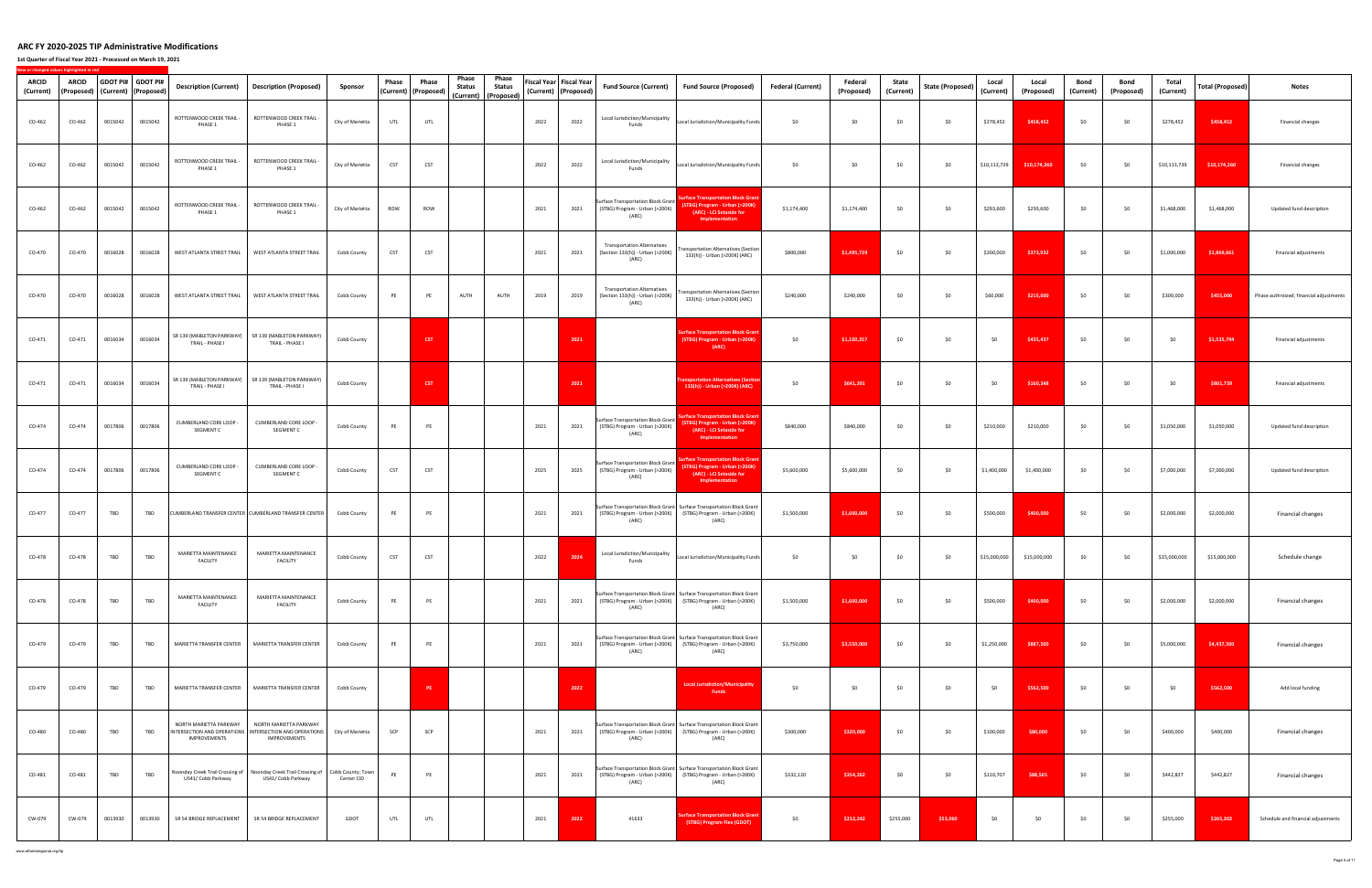**1st Quarter of Fiscal Year 2021 ‐ Processed on March 19, 2021**

**New**

**or changed values highlighted in red**

| ARCID<br>(Current) | <b>ARCID</b><br>(Proposed) |         | GDOT PI# GDOT PI#<br>(Current) (Proposed) | Description (Current)                                             | Description (Proposed)                                                                             | Sponsor                     | Phase | Phase<br>(Current)   (Proposed) | Phase<br>Status<br>(Current) | Phase<br><b>Status</b><br>(Proposed) |      | Fiscal Year   Fiscal Year<br>(Current) (Proposed) | <b>Fund Source (Current)</b>                                                                                    | <b>Fund Source (Proposed)</b>                                                                                                                   | <b>Federal (Current)</b> | Federal<br>(Proposed) | State<br>(Current) | State (Proposed) | Local<br>(Current) | Local<br>(Proposed) | Bond<br>(Current) | Bond<br>(Proposed) | Total<br>(Current) | Total (Proposed) | <b>Notes</b>                                                                                  |
|--------------------|----------------------------|---------|-------------------------------------------|-------------------------------------------------------------------|----------------------------------------------------------------------------------------------------|-----------------------------|-------|---------------------------------|------------------------------|--------------------------------------|------|---------------------------------------------------|-----------------------------------------------------------------------------------------------------------------|-------------------------------------------------------------------------------------------------------------------------------------------------|--------------------------|-----------------------|--------------------|------------------|--------------------|---------------------|-------------------|--------------------|--------------------|------------------|-----------------------------------------------------------------------------------------------|
| CW-079             | CW-079                     | 0013930 | 0013930                                   | SR 54 BRIDGE REPLACEMENT                                          | SR 54 BRIDGE REPLACEMENT                                                                           | GDOT                        | CST   | CST                             |                              |                                      | 2021 | 2022                                              | 41633                                                                                                           | urface Transportation Block Grai<br>(STBG) Program Flex (GDOT)                                                                                  | \$0                      | \$4,182,259           | \$5,024,822        | \$1,045,564      | \$0                | \$0                 | \$0               | \$0                | \$5,024,822        | \$5,227,823      | Schedule and financial adjustments                                                            |
| DK-406             | DK-406                     | 0012611 | 0012611                                   | CLAIREMONT-COMMERCE-<br>CHURCH BICYCLE/PEDESTRIAN<br>IMPROVEMENTS | CLAIREMONT-COMMERCE-<br>CHURCH BICYCLE/PEDESTRIAN<br>IMPROVEMENTS                                  | City of Decatur             | CST   | CST                             | AUTH                         | AUTH                                 | 2016 | 2016                                              | Surface Transportation Block Grant<br>(STBG) Program - Urban (>200K)<br>(ARC)                                   | urface Transportation Block Gran<br>(STBG) Program - Urban (>200K)<br>(ARC) - LCI Setaside for<br>Implementation                                | \$900,000                | \$900,000             | \$0                | \$0              | \$225,000          | \$225,000           | \$0               | \$0                | \$1,125,000        | \$1,125,000      | Updated fund description                                                                      |
| DK-406             | DK-406                     | 0012611 | 0012611                                   | CLAIREMONT-COMMERCE-<br>CHURCH BICYCLE/PEDESTRIAN<br>IMPROVEMENTS | CLAIREMONT-COMMERCE-<br>CHURCH BICYCLE/PEDESTRIAN<br>IMPROVEMENTS                                  | City of Decatur             | CST   | CST                             | AUTH                         | AUTH                                 | 2019 | 2019                                              | Surface Transportation Block Grant<br>(STBG) Program - Urban (>200K)<br>(ARC)                                   | rface Transportation Block Gran<br>(STBG) Program - Urban (>200K)<br>(ARC) - LCI Setaside for<br>Implementation                                 | \$1,357,768              | \$1,357,768           | \$0                | \$0              | \$339,442          | \$339,442           | \$0               | \$0                | \$1,697,210        | \$1,697,210      | Updated fund description                                                                      |
| DK-407             | DK-407                     | 0012612 | 0012612                                   | NEW PEACHTREE ROAD<br>BICYCLE/PEDESTRIAN<br>IMPROVEMENTS          | NEW PEACHTREE ROAD<br>BICYCLE/PEDESTRIAN<br>IMPROVEMENTS                                           | City of Doraville           |       | <b>CST</b>                      |                              |                                      |      | 2021                                              |                                                                                                                 | <b>Irface Transportation Block Gran</b><br>(STBG) Program - Urban (>200K)<br>(ARC) - LCI Setaside for<br>Implementation                         | \$0                      | \$850,000             | \$0                | \$0              | \$0                | \$212,500           | \$0               | \$0                | \$0                | \$1,062,500      | Additional funding for construction activities                                                |
| DK-441             | DK-441                     | 0015071 | 0015071                                   | US 278 IMPROVEMENTS                                               | US 278 IMPROVEMENTS                                                                                | City of Avondale<br>Estates | PE    | PE                              | AUTH                         | AUTH                                 | 2017 | 2017                                              | <b>Surface Transportation Block Grant</b><br>(STBG) Program - Urban (>200K)<br>(ARC)                            | urface Transportation Block Grant<br>(STBG) Program - Urban (>200K)<br>(ARC) - LCI Setaside for<br>Implementation                               | \$128,000                | \$128,000             | \$0                | \$0              | \$32,000           | \$32,000            | \$0               | \$0                | \$160,000          | \$160,000        | Updated fund description                                                                      |
| DK-441             | DK-441                     | 0015071 | 0015071                                   | US 278 IMPROVEMENTS                                               | US 278 IMPROVEMENTS                                                                                | City of Avondale<br>Estates | PE    | PE                              | AUTH                         | AUTH                                 | 2018 | 2018                                              | <b>Surface Transportation Block Grant</b><br>(STBG) Program - Urban (>200K)<br>(ARC)                            | <b>Irface Transportation Block Gran</b><br>(STBG) Program - Urban (>200K)<br>(ARC) - LCI Setaside for<br>Implementation                         | \$272,000                | \$272,000             | \$0                | \$0              | \$68,000           | \$68,000            | \$0               | \$0                | \$340,000          | \$340,000        | Updated fund description                                                                      |
| DK-441             | DK-441                     | 0015071 | 0015071                                   | US 278 IMPROVEMENTS                                               | US 278 IMPROVEMENTS                                                                                | City of Avondale<br>Estates | CST   | CST                             |                              |                                      | 2022 | 2022                                              | <b>Surface Transportation Block Grant</b><br>(STBG) Program - Urban (>200K)<br>(ARC)                            | <b>rface Transportation Block Grant</b><br>(STBG) Program - Urban (>200K)<br>(ARC) - LCI Setaside for<br>Implementation                         | \$2,400,000              | \$2,400,000           | \$0                | \$0              | \$600,000          | \$600,000           | \$0               | \$0                | \$3,000,000        | \$3,000,000      | Updated fund description                                                                      |
| DK-441             | DK-441                     | 0015071 | 0015071                                   | US 278 IMPROVEMENTS                                               | US 278 IMPROVEMENTS                                                                                | City of Avondale<br>Estates | ROW   | ROW                             |                              |                                      | 2021 | 2021                                              | <b>Surface Transportation Block Grant</b><br>(STBG) Program - Urban (>200K)<br>(ARC)                            | rface Transportation Block Gran<br>STBG) Program - Urban (>200K)<br>(ARC) - LCI Setaside for<br>Implementation                                  | \$1,600,000              | \$1,600,000           | \$0                | \$0              | \$400,000          | \$400,000           | \$0               | \$0                | \$2,000,000        | \$2,000,000      | Updated fund description                                                                      |
| DK-442             | DK-442                     | 0013991 | 0013991                                   | SR 42 BRIDGE REPLACEMENT                                          | SR 42 BRIDGE REPLACEMENT                                                                           | GDOT                        | CST   | CST                             |                              |                                      | 2021 | 2021                                              | (STBG) Program Flex (GDOT)                                                                                      | Surface Transportation Block Grant Surface Transportation Block Grant<br>(STBG) Program Flex (GDOT)                                             | \$4,320,138              | \$4,235,429           | \$1,080,034        | \$1,058,857      | \$0                | \$0                 | \$0               | \$0                | \$5,400,172        | \$5,294,286      | Financial changes                                                                             |
| DK-453             | DK-453                     | 0017807 | 0017807                                   | <b>EXTENSION</b>                                                  | CITY OF CHAMBLEE RAIL TRAIL CITY OF CHAMBLEE RAIL TRAIL<br><b>EXTENSION</b>                        | City of Chamblee            | CST   | CST                             |                              |                                      | 2025 | 2025                                              | <b>Surface Transportation Block Grant</b><br>(STBG) Program - Urban (>200K)<br>(ARC)                            | rface Transportation Block Gra<br>(STBG) Program - Urban (>200K)<br>(ARC) - LCI Setaside for<br>Implementation                                  | \$2,992,000              | \$2,992,000           | \$0                | \$0              | \$748,000          | \$748,000           | \$0               | \$0                | \$3,740,000        | \$3,740,000      | Updated fund description                                                                      |
| DK-453             | DK-453                     | 0017807 | 0017807                                   | <b>EXTENSION</b>                                                  | CITY OF CHAMBLEE RAIL TRAIL   CITY OF CHAMBLEE RAIL TRAIL<br><b>EXTENSION</b>                      | City of Chamblee            | ROW   | ROW                             |                              |                                      | 2023 | 2023                                              | <b>Surface Transportation Block Grant</b><br>(STBG) Program - Urban (>200K)<br>(ARC)                            | rface Transportation Block Grai<br>(STBG) Program - Urban (>200K)<br>(ARC) - LCI Setaside for<br>Implementation                                 | \$220,000                | \$220,000             | \$0                | \$0              | \$55,000           | \$55,000            | \$0               | \$0                | \$275,000          | \$275,000        | Updated fund description                                                                      |
| DK-453             | DK-453                     | 0017807 | 0017807                                   | <b>EXTENSION</b>                                                  | CITY OF CHAMBLEE RAIL TRAIL   CITY OF CHAMBLEE RAIL TRAIL<br>EXTENSION                             | City of Chamblee            | UTL   | UTL                             |                              |                                      | 2025 | 2025                                              | <b>Surface Transportation Block Grant</b><br>(STBG) Program - Urban (>200K)<br>(ARC)                            | rface Transportation Block Gran<br>TBG) Program - Urban (>200K)<br>(ARC) - LCI Setaside for<br>Implementation                                   | \$660,000                | \$660,000             | \$0                | \$0              | \$165,000          | \$165,000           | \$0               | \$0                | \$825,000          | \$825,000        | Updated fund description                                                                      |
| DK-453             | DK-453                     | 0017807 | 0017807                                   | <b>EXTENSION</b>                                                  | CITY OF CHAMBLEE RAIL TRAIL   CITY OF CHAMBLEE RAIL TRAIL<br><b>EXTENSION</b>                      | City of Chamblee            | PE    | PE                              |                              |                                      | 2021 | 2021                                              | <b>Surface Transportation Block Grant</b><br>(STBG) Program - Urban (>200K)<br>(ARC)                            | <b>rface Transportation Block Gran</b><br><b>FTBG) Program - Urban (&gt;200K)</b><br>(ARC) - LCI Setaside for<br>Implementation                 | \$528,000                | \$528,000             | \$0                | \$0              | \$132,000          | \$132,000           | \$0               | \$0                | \$660,000          | \$660,000        | Updated fund description                                                                      |
| DK-456             | DK-456                     | TBD     | TBD                                       | Path                                                              | Chamblee Tucker Road Multi-Use Chamblee Tucker Road Multi-Use<br>Path                              | City of Chamblee            | SCP   | SCP                             |                              |                                      | 2021 | 2021                                              | (ARC)                                                                                                           | Surface Transportation Block Grant Surface Transportation Block Grant<br>(STBG) Program - Urban (>200K) (STBG) Program - Urban (>200K)<br>(ARC) | \$378,000                | \$403,200             | \$0                | \$0              | \$126,000          | \$100,800           | \$0               | \$0                | \$504,000          | \$504,000        | Financial changes                                                                             |
| DK-457             | DK-457                     | TBD     | TBD                                       | North Druid Hills bridge<br>replacement over CSX Railroad         | North Druid Hills bridge<br>replacement over CSX Railroad                                          | DeKalb County               | PE    | PE                              |                              |                                      | 2021 | 2021                                              | (ARC)                                                                                                           | Surface Transportation Block Grant Surface Transportation Block Grant<br>(STBG) Program - Urban (>200K) (STBG) Program - Urban (>200K)<br>(ARC) | \$675,000                | \$720,000             | \$0                | \$0              | \$225,000          | \$180,000           | \$0               | \$0                | \$900,000          | \$900,000        | Financial changes                                                                             |
|                    | DK-459                     |         | TBD                                       |                                                                   | <b>CENTER FOR PAN ASIAN</b><br><b>OMMUNITY SERVICES (CPACS)</b><br><b>TRANSIT VEHICLE PURCHASE</b> | CPACS                       |       | <b>CST</b>                      |                              | <b>AUTH</b>                          |      | 2020                                              |                                                                                                                 | <b>Transit Urbanized Area Formula</b><br>Program                                                                                                | \$0                      | \$130,000             | \$0                | \$0              | \$0                | \$0                 | \$0               | \$0                | \$130,000          | \$130,000        | Program previously awarded<br>Urbanized Area (5307) funding<br>authorized under the CARES act |
| DK-AR-241          | DK-AR-241                  | 0013915 | 0013915                                   | I-285 INTERCHANGE<br>IMPROVEMENTS                                 | I-285 INTERCHANGE<br>IMPROVEMENTS                                                                  | GDOT                        | PE    | PE                              |                              |                                      | 2022 | 2022                                              | Highway Infrastructure - 23 USC<br>133(b)(1)(A) Activities in Areas<br>With a Population Over 200,000<br>(Z905) | Highway Infrastructure - 23 USC<br>133(b)(1)(A) Activities in Areas With<br>a Population Over 200,000 (Z905)                                    | \$1,760,000              | \$2,057,425           | \$440,000          | \$514,357        | \$0                | \$0                 | \$0               | \$0                | \$2,200,000        | \$2,571,782      | Financial changes                                                                             |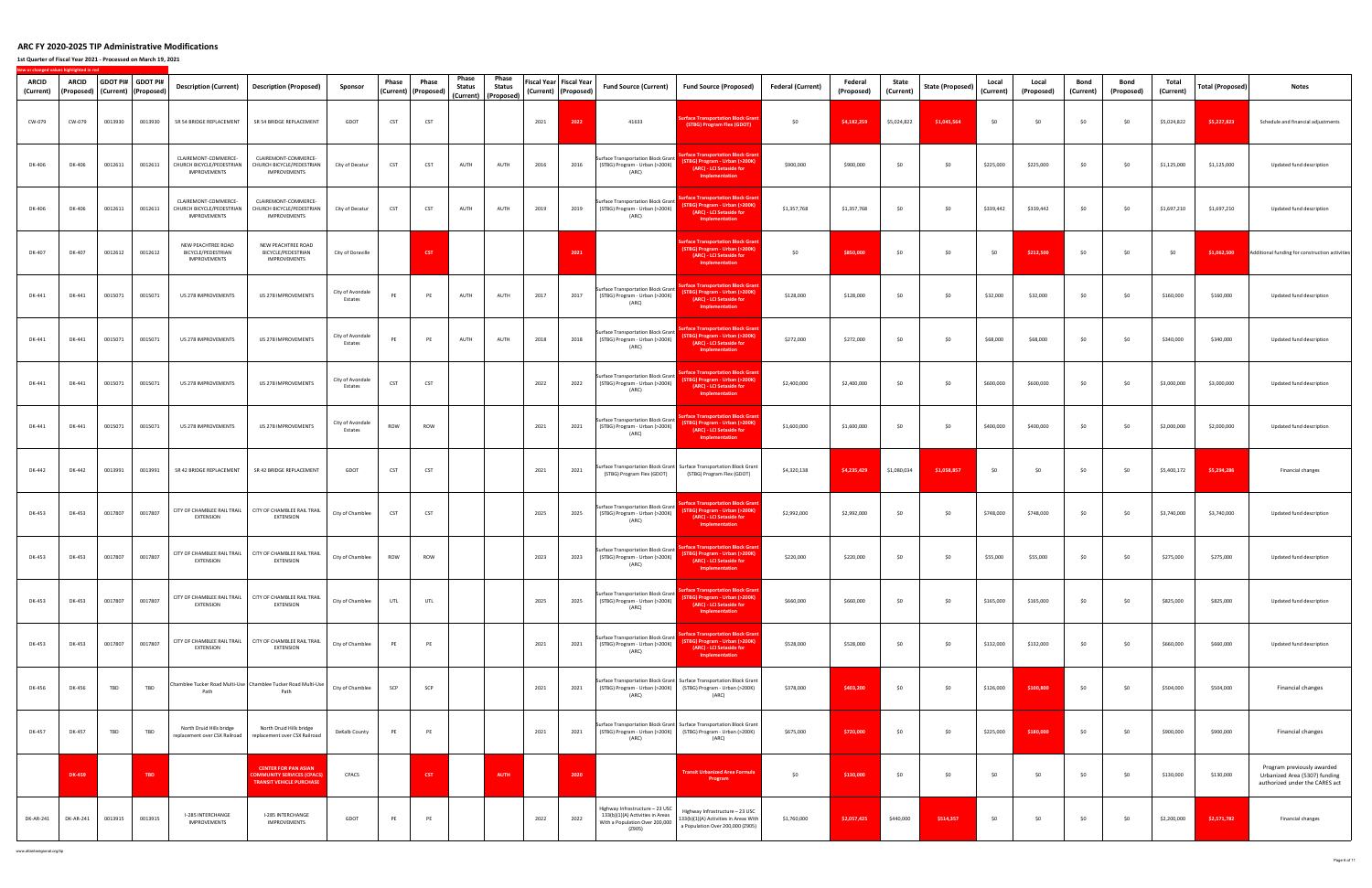**1st Quarter of Fiscal Year 2021 ‐ Processed on March 19, 2021**

| <b>ARCID</b><br>(Current) | ARCID            | (Proposed) (Current) (Proposed) | GDOT PI# GDOT PI# | <b>Description (Current)</b>             | <b>Description (Proposed)</b>                                          | Sponsor              | Phase | Phase<br>(Current) (Proposed) | Phase<br>Status | Phase<br><b>Status</b><br>(Current) (Proposed) | Fiscal Year   Fiscal Year<br>(Current) (Proposed) |      | <b>Fund Source (Current)</b>                                                                                    | <b>Fund Source (Proposed)</b>                                                                                                                   | <b>Federal (Current)</b> | Federal<br>(Proposed)      | State<br>(Current) | <b>State (Proposed)</b> | Local<br>(Current) | Local<br>(Proposed) | Bond<br>(Current) | Bond<br>(Proposed) | Total<br>(Current) | Total (Proposed) | <b>Notes</b>             |
|---------------------------|------------------|---------------------------------|-------------------|------------------------------------------|------------------------------------------------------------------------|----------------------|-------|-------------------------------|-----------------|------------------------------------------------|---------------------------------------------------|------|-----------------------------------------------------------------------------------------------------------------|-------------------------------------------------------------------------------------------------------------------------------------------------|--------------------------|----------------------------|--------------------|-------------------------|--------------------|---------------------|-------------------|--------------------|--------------------|------------------|--------------------------|
| DK-AR-241                 | DK-AR-241        | 0013915                         | 0013915           | I-285 INTERCHANGE<br>IMPROVEMENTS        | I-285 INTERCHANGE<br>IMPROVEMENTS                                      | GDOT                 |       | $\ensuremath{\mathsf{PE}}$    |                 |                                                |                                                   | 2022 |                                                                                                                 | Highway Infrastructure - 23 USC<br>33(b)(1)(A) Activities in Areas Wit<br>a Population Over 200,000 (Z910)                                      | \$0                      | \$542,574                  | \$0                | \$135,644               | \$0                | \$0                 | \$0               | \$0                | \$0                | \$678,218        | Financial changes        |
| DK-AR-241                 | DK-AR-241        | 0013915                         | 0013915           | I-285 INTERCHANGE<br><b>IMPROVEMENTS</b> | I-285 INTERCHANGE<br>IMPROVEMENTS                                      | GDOT                 | ROW   |                               | AUTH            |                                                | 2020                                              |      | GARVEE Bonds (GRV-2)                                                                                            |                                                                                                                                                 | \$0                      | \$0                        | \$2,000,000        | \$0                     | \$0                | \$0                 | \$0               | \$0                | \$2,000,000        | \$0              | Phase deleted            |
| DK-AR-241                 | <b>DK-AR-241</b> | 0013915                         | 0013915           | I-285 INTERCHANGE<br><b>IMPROVEMENTS</b> | I-285 INTERCHANGE<br><b>IMPROVEMENTS</b>                               | GDOT                 | ROW   | ROW                           |                 | <b>AUTH</b>                                    | 2021                                              | 2021 | GARVEE Bonds (GRV-2)                                                                                            | GARVEE Bonds (GRV-2)                                                                                                                            | \$0                      | \$0                        | \$5,000,000        | \$0                     | \$0                | \$0                 | \$0               | \$5,000,000        | \$5,000,000        | \$5,000,000      | Financial adjustments    |
| DK-AR-241                 | DK-AR-241        | 0013915                         | 0013915           | I-285 INTERCHANGE<br><b>IMPROVEMENTS</b> | I-285 INTERCHANGE<br><b>IMPROVEMENTS</b>                               | GDOT                 | ROW   | ROW                           |                 |                                                | 2022                                              | 2022 | GARVEE Bonds (GRV-2)                                                                                            | GARVEE Bonds (GRV-2)                                                                                                                            | \$0                      | \$0                        | \$0                | \$0                     | \$0                | 50                  | \$10,000,000      | \$4,000,000        | \$10,000,000       | \$4,000,000      | Financial changes        |
| DK-AR-241                 | DK-AR-241        | 0013915                         | 0013915           | I-285 INTERCHANGE<br><b>IMPROVEMENTS</b> | I-285 INTERCHANGE<br><b>IMPROVEMENTS</b>                               | GDOT                 | ROW   | ROW                           |                 |                                                | 2023                                              | 2023 | GARVEE Bonds (GRV-2)                                                                                            | GARVEE Bonds (GRV-2)                                                                                                                            | \$0                      | \$0                        | \$0                | \$0                     | \$0                | \$0                 | \$6,000,000       | \$5,870,074        | \$6,000,000        | \$5,870,074      | Financial changes        |
| DK-AR-241                 | DK-AR-241        | 0013915                         | 0013915           | I-285 INTERCHANGE<br><b>IMPROVEMENTS</b> | I-285 INTERCHANGE<br>IMPROVEMENTS                                      | GDOT                 | ROW   |                               |                 |                                                | 2024                                              |      | GARVEE Bonds (GRV-2)                                                                                            |                                                                                                                                                 | \$0                      | \$0                        | \$0                | \$0                     | \$0                | 50                  | \$10,600,000      | \$0                | \$10,600,000       | \$0              | Phase deleted            |
| DK-AR-241                 | DK-AR-241        | 0013915                         | 0013915           | I-285 INTERCHANGE<br><b>IMPROVEMENTS</b> | <b>I-285 INTERCHANGE</b><br><b>IMPROVEMENTS</b>                        | GDOT                 |       | <b>ROW</b>                    |                 | <b>AUTH</b>                                    |                                                   | 2020 |                                                                                                                 | <b>Transportation Funding Act (HB</b><br>170)                                                                                                   | \$0                      | \$0                        | \$0                | \$2,000,000             | \$0                | \$0                 | \$0               | \$0                | \$0                | \$2,000,000      | Financial adjustments    |
| DK-AR-241                 | DK-AR-241        | 0013915                         | 0013915           | I-285 INTERCHANGE<br>IMPROVEMENTS        | I-285 INTERCHANGE<br><b>IMPROVEMENTS</b>                               | GDOT                 |       | <b>CST</b>                    |                 |                                                |                                                   | 2023 |                                                                                                                 | <b>GARVEE Bonds (GRV-2)</b>                                                                                                                     | \$0                      | \$0                        | \$0                | \$0                     | \$0                | \$0                 | \$0               | \$51,000,000       | \$0                | \$51,000,000     | Financial adjustments    |
| DK-AR-241                 | DK-AR-241        | 0013915                         | 0013915           | I-285 INTERCHANGE<br><b>IMPROVEMENTS</b> | I-285 INTERCHANGE<br><b>IMPROVEMENTS</b>                               | GDOT                 |       | <b>CST</b>                    |                 |                                                |                                                   | 2024 |                                                                                                                 | <b>GARVEE Bonds (GRV-2)</b>                                                                                                                     | \$0                      | \$0                        | \$0                | \$0                     | \$0                | \$0                 | \$0               | \$39,650,000       | -SO                | \$39,650,000     | Financial adjustments    |
| DK-AR-241                 | DK-AR-241        | 0013915                         | 0013915           | I-285 INTERCHANGE<br><b>IMPROVEMENTS</b> | I-285 INTERCHANGE<br><b>IMPROVEMENTS</b>                               | GDOT                 | CST   | CST                           |                 |                                                | 2023                                              | 2023 | National Highway Performance<br>Program (NHPP)                                                                  | National Highway Performance<br>Program (NHPP)                                                                                                  | \$51,096,010             | \$10,296,010               | \$12,774,002       | \$2,574,002             | \$0                | \$0                 | \$0               | \$0                | \$63,870,012       | \$12,870,012     | Financial changes        |
| DK-AR-241                 | DK-AR-241        | 0013915                         | 0013915           | I-285 INTERCHANGE<br>IMPROVEMENTS        | I-285 INTERCHANGE<br><b>IMPROVEMENTS</b>                               | GDOT                 | CST   | CST                           |                 |                                                | 2024                                              | 2024 | National Highway Performance<br>Program (NHPP)                                                                  | National Highway Performance<br>Program (NHPP)                                                                                                  | \$50,216,010             | \$31,816,010               | \$12,554,002       | \$7,954,002             | \$0                | \$0                 | \$0               | \$0                | \$62,770,012       | \$39,770,012     | Financial changes        |
| DK-AR-241                 | DK-AR-241        | 0013915                         | 0013915           | I-285 INTERCHANGE<br>IMPROVEMENTS        | I-285 INTERCHANGE<br>IMPROVEMENTS                                      | GDOT                 | CST   | CST                           |                 |                                                |                                                   |      | LR 2026-2030 LR 2026-2030 General Federal Aid - 2026-2050                                                       | General Federal Aid - 2026-2050                                                                                                                 | \$236,000,000            | \$298,200,000 \$59,000,000 |                    | \$74,550,000            | \$0                | \$0                 | \$0               | \$0                | \$295,000,000      | \$372,750,000    | Financial changes        |
| DK-AR-241                 | DK-AR-241        | 0013915                         | 0013915           | I-285 INTERCHANGE<br>IMPROVEMENTS        | I-285 INTERCHANGE<br>IMPROVEMENTS                                      | GDOT                 | PE    | PE                            |                 | <b>AUTH</b>                                    | 2021                                              | 2021 | Highway Infrastructure - 23 USC<br>133(b)(1)(A) Activities in Areas<br>With a Population Over 200,000<br>(Z905) | Highway Infrastructure - 23 USC<br>133(b)(1)(A) Activities in Areas With<br>a Population Over 200,000 (Z905)                                    | \$1,680,000              | \$1,680,000                | \$420,000          | \$420,000               | \$0                | \$0                 | \$0               | \$0                | \$2,100,000        | \$2,100,000      | Phase authorized         |
| DO-220A                   | DO-220A          | 0004428                         | 0004428           | LEE ROAD: SEGMENT 2<br>WIDENING          | LEE ROAD: SEGMENT 2 -<br>WIDENING                                      | Douglas County       | CST   | CST                           |                 |                                                | 2021                                              | 2021 | (ARC)                                                                                                           | Surface Transportation Block Grant Surface Transportation Block Grant<br>(STBG) Program - Urban (>200K) (STBG) Program - Urban (>200K)<br>(ARC) | \$6,400,000              | \$8,400,000                | \$0                | \$0                     | \$10,627,613       | \$8,627,613         | \$0               | \$0                | \$17,027,613       | \$17,027,613     | Financial changes        |
| DO-300                    | DO-300           | 0015072                         | 0015072           | RIVERSIDE PARKWAY BRIDGE<br>UPGRADE      | RIVERSIDE PARKWAY BRIDGE<br>UPGRADE                                    | City of Douglasville | CST   | CST                           |                 |                                                | 2021                                              | 2021 | (ARC)                                                                                                           | Surface Transportation Block Grant Surface Transportation Block Grant<br>(STBG) Program - Urban (>200K) (STBG) Program - Urban (>200K)<br>(ARC) | \$530,321                | \$675,110                  | \$0                | \$0                     | \$193,948          | \$168,778           | \$0               | \$0                | \$724,269          | \$843,888        | Financial changes        |
| DO-303                    | DO-303           | 0017811                         | 0017811           | DALLAS HIGHWAY CORRIDOR<br>IMPROVEMENTS  | DALLAS HIGHWAY CORRIDOR<br><b>IMPROVEMENTS</b>                         | City of Douglasville | ROW   | ROW                           |                 |                                                | 2023                                              | 2023 | <b>Surface Transportation Block Grant</b><br>(STBG) Program - Urban (>200K)<br>(ARC)                            | urface Transportation Block Gran<br>(STBG) Program - Urban (>200K)<br>(ARC) - LCI Setaside for<br>Implementation                                | \$400,000                | \$400,000                  | \$0                | \$0                     | \$100,000          | \$100,000           | \$0               | \$0                | \$500,000          | \$500,000        | Updated fund description |
| DO-303                    | DO-303           | 0017811                         | 0017811           | IMPROVEMENTS                             | DALLAS HIGHWAY CORRIDOR DALLAS HIGHWAY CORRIDOR<br><b>IMPROVEMENTS</b> | City of Douglasville | UTL   | UTL                           |                 |                                                | 2025                                              | 2025 | <b>Surface Transportation Block Grant</b><br>(STBG) Program - Urban (>200K)<br>(ARC)                            | rface Transportation Block Grant<br>(STBG) Program - Urban (>200K)<br>(ARC) - LCI Setaside for<br>Implementation                                | \$200,000                | \$200,000                  | \$0                | \$0                     | \$50,000           | \$50,000            | \$0               | \$0                | \$250,000          | \$250,000        | Updated fund description |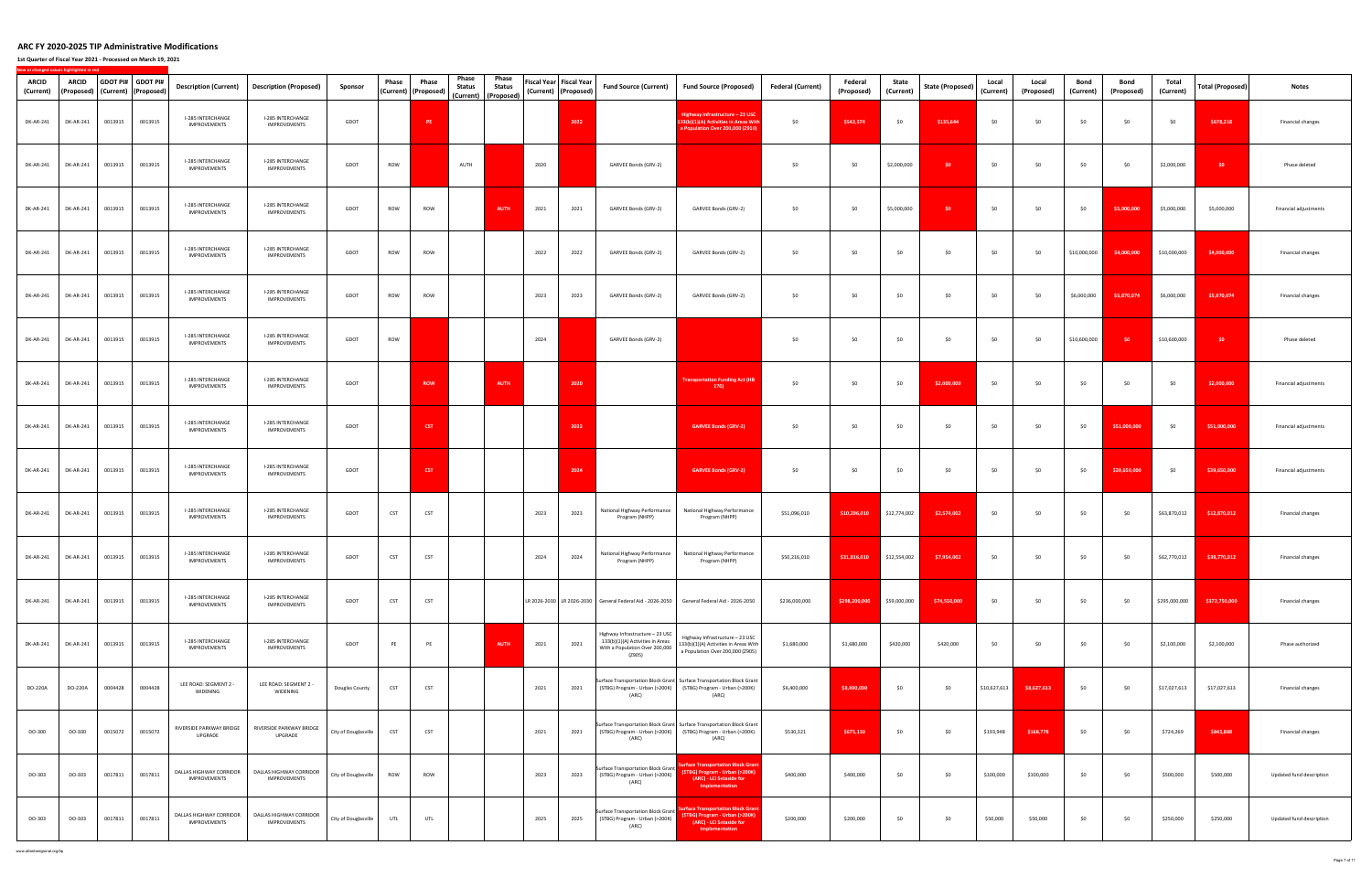**1st Quarter of Fiscal Year 2021 ‐ Processed on March 19, 2021**

**New**

**or changed values highlighted in red**

| <b>ARCID</b><br>(Current) | <b>ARCID</b><br>(Proposed) | GDOT PI# GDOT PI# | (Current) (Proposed) | <b>Description (Current)</b>                                                           | Description (Proposed)                                                                                   | Sponsor                         | Phase | Phase<br>(Current)   (Proposed) | Phase<br>Status<br>(Current) | Phase<br><b>Status</b><br>(Proposed) |      | Fiscal Year   Fiscal Year<br>(Current) (Proposed) | <b>Fund Source (Current)</b>                                                         | <b>Fund Source (Proposed)</b>                                                                                                                   | <b>Federal (Current)</b> | Federal<br>(Proposed) | State<br>(Current) | State (Proposed) | Local<br>(Current) | Local<br>(Proposed) | Bond<br>(Current) | Bond<br>(Proposed) | Total<br>(Current) | Total (Proposed) | Notes                    |
|---------------------------|----------------------------|-------------------|----------------------|----------------------------------------------------------------------------------------|----------------------------------------------------------------------------------------------------------|---------------------------------|-------|---------------------------------|------------------------------|--------------------------------------|------|---------------------------------------------------|--------------------------------------------------------------------------------------|-------------------------------------------------------------------------------------------------------------------------------------------------|--------------------------|-----------------------|--------------------|------------------|--------------------|---------------------|-------------------|--------------------|--------------------|------------------|--------------------------|
| DO-303                    | DO-303                     | 0017811           | 0017811              | DALLAS HIGHWAY CORRIDOR<br><b>IMPROVEMENTS</b>                                         | DALLAS HIGHWAY CORRIDOR<br><b>IMPROVEMENTS</b>                                                           | City of Douglasville            | CST   | CST                             |                              |                                      | 2025 | 2025                                              | Surface Transportation Block Grant<br>(STBG) Program - Urban (>200K)<br>(ARC)        | rface Transportation Block Gra<br><b>STBG) Program - Urban (&gt;200K)</b><br>(ARC) - LCI Setaside for<br>Implementation                         | \$5,000,000              | \$5,000,000           | \$0                | \$0              | \$1,250,000        | \$1,250,000         | \$0               | \$0                | \$6,250,000        | \$6,250,000      | Updated fund description |
| DO-303                    | DO-303                     | 0017811           | 0017811              | DALLAS HIGHWAY CORRIDOR<br>IMPROVEMENTS                                                | DALLAS HIGHWAY CORRIDOR<br><b>IMPROVEMENTS</b>                                                           | City of Douglasville            | PE    | PE                              |                              |                                      | 2021 | 2021                                              | <b>Surface Transportation Block Grant</b><br>(STBG) Program - Urban (>200K)<br>(ARC) | rface Transportation Block Grar<br>STBG) Program - Urban (>200K)<br>(ARC) - LCI Setaside for<br>Implementation                                  | \$200,000                | \$200,000             | \$0                | \$0              | \$50,000           | \$50,000            | \$0               | \$0                | \$250,000          | \$250,000        | Updated fund description |
| FA-349                    | FA-349                     | 0008598           | 0008598              | REPLACEMENT                                                                            | EBENEZER CHURCH ROAD BRIDGE EBENEZER CHURCH ROAD BRIDGE<br>REPLACEMENT                                   | GDOT                            | CST   | CST                             |                              |                                      | 2021 | 2021                                              | (ARC)                                                                                | Surface Transportation Block Grant Surface Transportation Block Grant<br>(STBG) Program - Urban (>200K) (STBG) Program - Urban (>200K)<br>(ARC) | \$720,000                | \$1,998,000           | \$0                | \$0              | \$2,438,975        | \$499,500           | \$0               | \$0                | \$3,158,975        | \$2,497,500      | Financial changes        |
| FA-349                    | FA-349                     | 0008598           | 0008598              | REPLACEMENT                                                                            | EBENEZER CHURCH ROAD BRIDGE EBENEZER CHURCH ROAD BRIDGE<br>REPLACEMENT                                   | GDOT                            |       | <b>CST</b>                      |                              |                                      |      | 2021                                              |                                                                                      | <b>Transportation Funding Act (HB</b><br>170)                                                                                                   | \$0                      | \$0                   | \$0                | \$1,016,673      | \$0                | \$0                 | \$0               | \$0                | <b>SO</b>          | \$1,016,673      | Financial adjustments    |
| FA-349                    | FA-349                     | 0008598           | 0008598              | REPLACEMENT                                                                            | EBENEZER CHURCH ROAD BRIDGE EBENEZER CHURCH ROAD BRIDGE<br>REPLACEMENT                                   | GDOT                            | UTL   | UTL                             |                              |                                      | 2021 | 2021                                              | Local Jurisdiction/Municipality<br>Funds                                             | <b>Transportation Funding Act (HB</b><br>170                                                                                                    | \$0                      | \$0                   | \$0                | \$206,325        | \$206,325          | SO.                 | \$0               | \$0                | \$206,325          | \$206,325        | Financial adjustments    |
| FA-353                    | FA-353                     | 0012878           | 0012878              | AND PATHS                                                                              | FAYETTEVILLE MULTI-USE BRIDGE   FAYETTEVILLE MULTI-USE BRIDGE<br>AND PATHS                               | Fayette County                  | UTL   | UTL                             |                              | <b>AUTH</b>                          | 2021 | 2021                                              | Local Jurisdiction/Municipality<br>Funds                                             | Local Jurisdiction/Municipality Funds                                                                                                           | \$0                      | \$0                   | \$0                | \$0              | \$100,000          | \$100,000           | \$0               | \$0                | \$100,000          | \$100,000        | Financial adjustments    |
| FA-353                    | FA-353                     | 0012878           | 0012878              | AND PATHS                                                                              | FAYETTEVILLE MULTI-USE BRIDGE   FAYETTEVILLE MULTI-USE BRIDGE<br>AND PATHS                               | Fayette County                  | CST   | CST                             |                              | <b>AUTH</b>                          | 2021 | 2021                                              | (ARC)                                                                                | Surface Transportation Block Grant Surface Transportation Block Grant<br>(STBG) Program - Urban (>200K) (STBG) Program - Urban (>200K)<br>(ARC) | \$2,472,434              | \$2,838,080           | \$0                | \$0              | \$618,109          | \$709,520           | \$0               | \$0                | \$3,090,543        | \$3,547,600      | Financial changes        |
| FN-179                    | FN-179                     |                   | 0017814              | NORTH POINT PARKWAY LID<br>STREETSCAPE ENHANCEMENTS<br>AND COMPLETE STREETS<br>UPGRADE | NORTH POINT PARKWAY LID<br>STREETSCAPE ENHANCEMENTS<br>AND COMPLETE STREETS<br>UPGRADE                   | City of Alpharetta              | PE    | PE                              |                              |                                      | 2021 | 2021                                              | Surface Transportation Block Grant<br>(STBG) Program - Urban (>200K)<br>(ARC)        | face Transportation Block Gran<br>STBG) Program - Urban (>200K)<br>(ARC) - LCI Setaside for<br>Implementation                                   | \$1,600,000              | \$1,600,000           | \$0                | \$0              | \$400,000          | \$400,000           | \$0               | \$0                | \$2,000,000        | \$2,000,000      | Updated fund description |
| FN-179                    | FN-179                     |                   | 0017814              | NORTH POINT PARKWAY LID<br>STREETSCAPE ENHANCEMENTS<br>AND COMPLETE STREETS<br>UPGRADE | NORTH POINT PARKWAY LID<br>STREETSCAPE ENHANCEMENTS<br>AND COMPLETE STREETS<br>UPGRADE                   | City of Alpharetta              | CST   | CST                             |                              |                                      | 2025 | 2025                                              | Surface Transportation Block Grant<br>(STBG) Program - Urban (>200K)<br>(ARC)        | face Transportation Block Gran<br>STBG) Program - Urban (>200K)<br>(ARC) - LCI Setaside for<br>Implementation                                   | \$5,000,000              | \$5,000,000           | \$0                | \$0              | \$12,900,000       | \$12,900,000        | \$0               | \$0                | \$17,900,000       | \$17,900,000     | Updated fund description |
| FN-205                    | FN-205                     | 0016061           | 0016061              | SR 9/US 19 (ROSWELL ROAD)<br>TRANSIT ACCESS PROJECT                                    | SR 9/US 19 (ROSWELL ROAD)<br>TRANSIT ACCESS PROJECT                                                      | City of Sandy<br>Springs, MARTA | PE    | PE                              | AUTH                         | AUTH                                 | 2019 | 2019                                              | <b>Surface Transportation Block Grant</b><br>(STBG) Program - Urban (>200K)<br>(ARC) | face Transportation Block Grai<br>STBG) Program - Urban (>200K)<br>(ARC) - LCI Setaside for<br>Implementation                                   | \$498,000                | \$498,000             | \$0                | \$0              | \$124,500          | \$124,500           | \$0               | \$0                | \$622,500          | \$622,500        | Updated fund description |
| <b>FN-205</b>             | FN-205                     | 0016061           | 0016061              | SR 9/US 19 (ROSWELL ROAD)<br>TRANSIT ACCESS PROJECT                                    | SR 9/US 19 (ROSWELL ROAD)<br>TRANSIT ACCESS PROJECT                                                      | City of Sandy<br>Springs, MARTA | ROW   | ROW                             | AUTH                         | AUTH                                 | 2019 | 2019                                              | <b>Surface Transportation Block Grant</b><br>(STBG) Program - Urban (>200K)<br>(ARC) | face Transportation Block Grai<br>STBG) Program - Urban (>200K)<br>(ARC) - LCI Setaside for<br>Implementation                                   | \$2,560,200              | \$2,560,200           | \$0                | \$0              | \$640,050          | \$640,050           | \$0               | \$0                | \$3,200,250        | \$3,200,250      | Updated fund description |
| FN-205                    | FN-205                     | 0016061           | 0016061              | SR 9/US 19 (ROSWELL ROAD)<br>TRANSIT ACCESS PROJECT                                    | SR 9/US 19 (ROSWELL ROAD)<br>TRANSIT ACCESS PROJECT                                                      | City of Sandy<br>Springs, MARTA | UTL   | UTL                             | AUTH                         | AUTH                                 | 2019 | 2019                                              | <b>Surface Transportation Block Grant</b><br>(STBG) Program - Urban (>200K)<br>(ARC) | face Transportation Block Grar<br>STBG) Program - Urban (>200K)<br>(ARC) - LCI Setaside for<br>Implementation                                   | \$320,000                | \$320,000             | \$0                | \$0              | \$80,000           | \$80,000            | \$0               | \$0                | \$400,000          | \$400,000        | Updated fund description |
| FN-205                    | FN-205                     | 0016061           | 0016061              | SR 9/US 19 (ROSWELL ROAD)<br>TRANSIT ACCESS PROJECT                                    | SR 9/US 19 (ROSWELL ROAD)<br>TRANSIT ACCESS PROJECT                                                      | City of Sandy<br>Springs, MARTA | CST   | <b>CST</b>                      | AUTH                         | AUTH                                 | 2019 | 2019                                              | Surface Transportation Block Grant<br>(STBG) Program - Urban (>200K)<br>(ARC)        | face Transportation Block Gran<br><b>STBG) Program - Urban (&gt;200K)</b><br>(ARC) - LCI Setaside for<br>Implementation                         | \$2,865,575              | \$2,865,575           | \$0                | \$0              | \$716,394          | \$716,394           | \$0               | \$0                | \$3,581,969        | \$3,581,969      | Updated fund description |
| FN-253                    | FN-253                     | 0009640           | 0009640              | STREET) PEDESTRIAN<br>IMPROVEMENTS                                                     | SR 9 (ROSWELL ROAD / ATLANTA   SR 9 (ROSWELL ROAD / ATLANTA<br>STREET) PEDESTRIAN<br><b>IMPROVEMENTS</b> | City of Roswell                 | ROW   | ROW                             |                              |                                      | 2021 | 2021                                              | Local Jurisdiction/Municipality<br>Funds                                             | Local Jurisdiction/Municipality Funds                                                                                                           | \$0                      | \$0                   | \$0                | \$0              | \$95,000           | \$124,000           | \$0               | \$0                | \$95,000           | \$124,000        | Financial changes        |
| FN-253                    | FN-253                     | 0009640           | 0009640              | STREET) PEDESTRIAN<br>IMPROVEMENTS                                                     | SR 9 (ROSWELL ROAD / ATLANTA   SR 9 (ROSWELL ROAD / ATLANTA<br>STREET) PEDESTRIAN<br><b>IMPROVEMENTS</b> | City of Roswell                 |       | UTL.                            |                              |                                      |      | 2022                                              |                                                                                      | <b>Local Jurisdiction/Municipality</b><br><b>Funds</b>                                                                                          | \$0                      | \$0                   | \$0                | \$0              | \$0                | \$220,000           | \$0               | \$0                | \$0                | \$220,000        | Financial adjustments    |
| FN-253                    | FN-253                     | 0009640           | 0009640              | STREET) PEDESTRIAN<br>IMPROVEMENTS                                                     | SR 9 (ROSWELL ROAD / ATLANTA   SR 9 (ROSWELL ROAD / ATLANTA<br>STREET) PEDESTRIAN<br><b>IMPROVEMENTS</b> | City of Roswell                 | CST   | CST                             |                              |                                      | 2022 | 2022                                              | (ARC)                                                                                | Surface Transportation Block Grant Surface Transportation Block Grant<br>(STBG) Program - Urban (>200K) (STBG) Program - Urban (>200K)<br>(ARC) | \$2,000,000              | \$2,000,000           | \$0                | \$0              | \$500,000          | \$1,145,125         | \$0               | \$0                | \$2,500,000        | \$3,145,125      | Financial changes        |
| FN-304                    | FN-304                     | 0015023           | 0015023              | PATH 400 TRAIL EXTENSION                                                               | PATH 400 TRAIL EXTENSION                                                                                 | City of Sandy Springs           | ROW   | ROW                             |                              |                                      | 2021 | 2021                                              | <b>Transportation Alternatives</b><br>(Section 133(h)) - Urban (>200K)<br>(ARC)      | ansportation Alternatives (Section<br>133(h)) - Urban (>200K) (ARC)                                                                             | \$284,800                | \$688,000             | \$0                | \$0              | \$71,200           | \$172,000           | \$0               | \$0                | \$356,000          | \$860,000        | Financial changes        |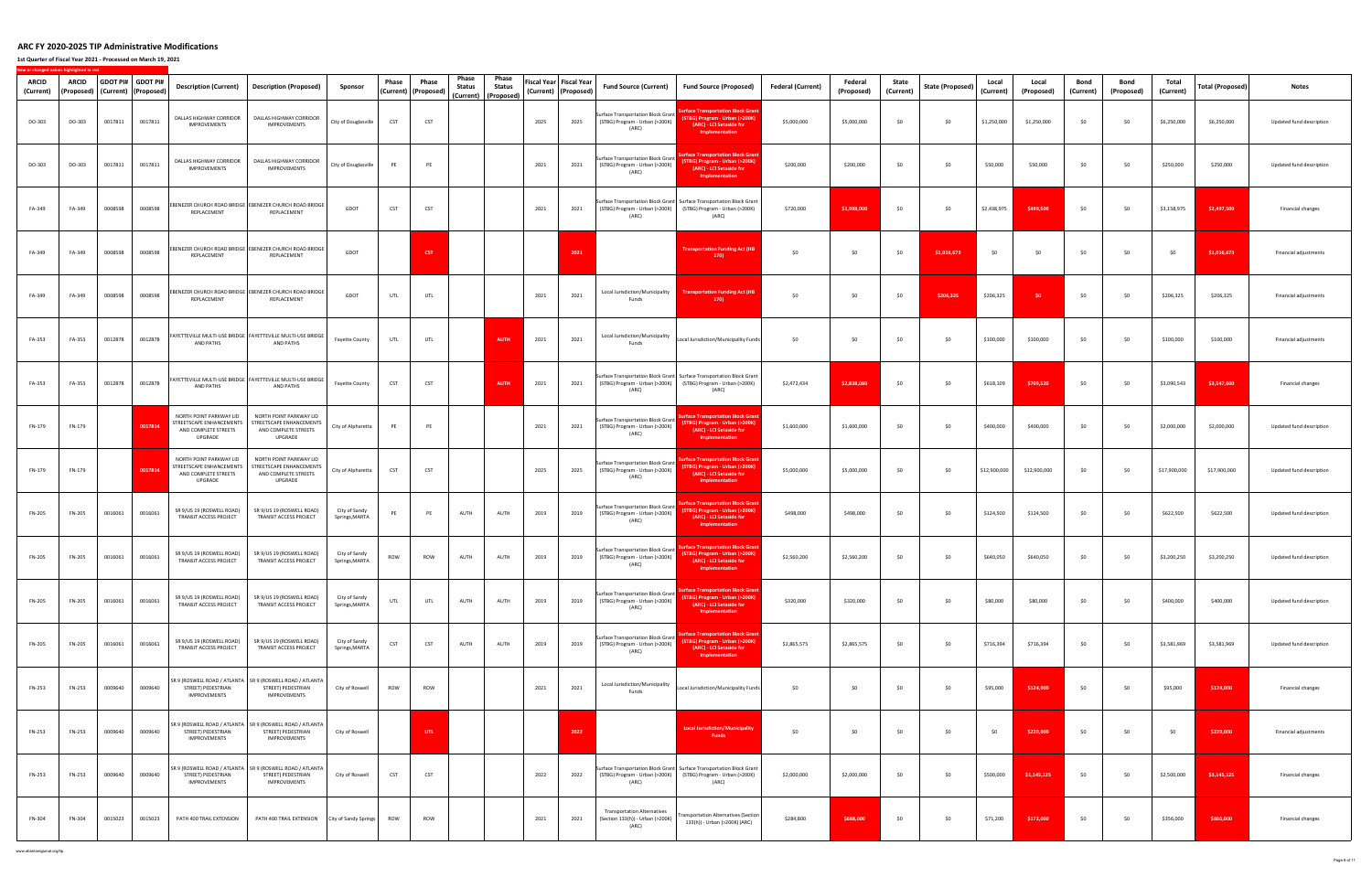**1st Quarter of Fiscal Year 2021 ‐ Processed on March 19, 2021**

| ARCID<br>(Current) | ARCID          |         | GDOT PI# GDOT PI#<br>(Proposed) (Current) (Proposed) | Description (Current)                                                                  | <b>Description (Proposed)</b>                                                                                | Sponsor                                                     | Phase      | Phase<br>(Current)   (Proposed) | Phase<br><b>Status</b> | Phase<br><b>Status</b><br>(Current) (Proposed) |      | Fiscal Year   Fiscal Year<br>(Current) (Proposed) | <b>Fund Source (Current)</b>                                                         | <b>Fund Source (Proposed)</b>                                                                                                                   | <b>Federal (Current)</b> | Federal<br>(Proposed) | State<br>(Current) | <b>State (Proposed)</b> | Local<br>(Current) | Local<br>(Proposed) | Bond<br>(Current) | Bond<br>(Proposed) | Total<br>(Current) | Total (Proposed) | <b>Notes</b>                                |
|--------------------|----------------|---------|------------------------------------------------------|----------------------------------------------------------------------------------------|--------------------------------------------------------------------------------------------------------------|-------------------------------------------------------------|------------|---------------------------------|------------------------|------------------------------------------------|------|---------------------------------------------------|--------------------------------------------------------------------------------------|-------------------------------------------------------------------------------------------------------------------------------------------------|--------------------------|-----------------------|--------------------|-------------------------|--------------------|---------------------|-------------------|--------------------|--------------------|------------------|---------------------------------------------|
| FS-215             | FS-215         | TBD     | TBD                                                  | Welcome All Road Intersection<br>and Realignment                                       | Welcome All Road Intersection<br>and Realignment                                                             | Aerotropolis Atlanta<br>CID, City of East Point             | PE         | PE                              |                        |                                                | 2021 | 2021                                              | (ARC)                                                                                | Surface Transportation Block Grant Surface Transportation Block Grant<br>(STBG) Program - Urban (>200K) (STBG) Program - Urban (>200K)<br>(ARC) | \$262,500                | \$280,000             | \$0                | \$0                     | \$87,500           | \$70,000            | \$0               | \$0                | \$350,000          | \$350,000        | Financial changes                           |
| FS-235             | FS-235         | 0012637 | 0012637                                              | NEW HOPE ROAD PEDESTRIAN<br><b>FACILTIIES</b>                                          | NEW HOPE ROAD PEDESTRIAN<br><b>FACILTIIES</b>                                                                | City of South Fulton                                        | UTL        | UTL                             |                        |                                                | 2022 | 2023                                              | (ARC)                                                                                | Surface Transportation Block Grant Surface Transportation Block Grant<br>(STBG) Program - Urban (>200K) (STBG) Program - Urban (>200K)<br>(ARC) | \$166,000                | \$166,000             | \$0                | \$0                     | \$41,500           | \$41,500            | \$0               | \$0                | \$207,500          | \$207,500        | Schedule adjustments                        |
| FS-235             | FS-235         | 0012637 | 0012637                                              | <b>FACILTIIES</b>                                                                      | NEW HOPE ROAD PEDESTRIAN NEW HOPE ROAD PEDESTRIAN<br><b>FACILTIIES</b>                                       | City of South Fulton                                        | CST        | CST                             |                        |                                                | 2022 | 2023                                              | (ARC)                                                                                | Surface Transportation Block Grant Surface Transportation Block Grant<br>(STBG) Program - Urban (>200K) (STBG) Program - Urban (>200K)<br>(ARC) | \$2,013,633              | \$2,640,000           | \$0                | \$0                     | \$503,408          | \$660,000           | \$0               | \$0                | \$2,517,041        | \$3,300,000      | Financial changes                           |
| FS-279             | FS-279         | 0012638 | 0012638                                              | STATION MULTIMODAL<br>IMPROVEMENTS                                                     | DOWNTOWN EAST POINT/MARTA DOWNTOWN EAST POINT/MARTA<br>STATION MULTIMODAL<br><b>IMPROVEMENTS</b>             | City of East Point                                          | ROW        | ROW                             | AUTH                   | AUTH                                           | 2019 | 2019                                              | Surface Transportation Block Grant<br>(STBG) Program - Urban (>200K)<br>(ARC)        | <b>Surface Transportation Block Grai</b><br>(STBG) Program - Urban (>200K)<br>(ARC) - LCI Setaside for<br>Implementation                        | \$1,352,000              | \$1,352,000           | \$0                | \$0                     | \$338,000          | \$338,000           | \$0               | \$0                | \$1,690,000        | \$1,690,000      | Updated fund description                    |
| FS-279             | FS-279         | 0012638 | 0012638                                              | STATION MULTIMODAL<br><b>IMPROVEMENTS</b>                                              | DOWNTOWN EAST POINT/MARTA DOWNTOWN EAST POINT/MARTA<br>STATION MULTIMODAL<br><b>IMPROVEMENTS</b>             | City of East Point                                          | CST        | CST                             |                        |                                                | 2022 | 2022                                              | <b>Surface Transportation Block Grant</b><br>(STBG) Program - Urban (>200K)<br>(ARC) | urface Transportation Block Gran<br>(STBG) Program - Urban (>200K)<br>(ARC) - LCI Setaside for<br>Implementation                                | \$3,082,880              | \$3,082,880           | \$0                | \$0                     | \$2,561,320        | \$2,561,320         | \$0               | \$0                | \$5,644,200        | \$5,644,200      | Updated fund description                    |
| FS-280             | FS-280         | 0015080 | 0015080                                              |                                                                                        | GLOBAL GATEWAY CONNECTOR GLOBAL GATEWAY CONNECTOR City of College Park                                       |                                                             | CST        | CST                             |                        | <b>AUTH</b>                                    | 2021 | 2021                                              | <b>Surface Transportation Block Grant</b><br>(STBG) Program - Urban (>200K)<br>(ARC) | <b>urface Transportation Block Gray</b><br>(STBG) Program - Urban (>200K)<br>(ARC) - LCI Setaside for<br>Implementation                         | \$7,057,645              | \$7,057,645           | \$0                | \$0                     | \$3,019,853        | \$3,019,853         | \$0               | \$0                | \$10,077,498       | \$10,077,498     | Phase authorized                            |
| FS-286A            | <b>FS-286A</b> | 0015083 | 0015083                                              | CR 485/DEMOONEY ROAD @<br><b>DEEP CREEK</b>                                            | CR 485/DEMOONEY ROAD @<br><b>DEEP CREEK</b>                                                                  | City of South Fulton                                        |            |                                 |                        |                                                |      |                                                   |                                                                                      |                                                                                                                                                 |                          |                       |                    |                         |                    |                     |                   |                    |                    |                  | Project deleted by request of local sponsor |
| <b>FS-286B</b>     | <b>FS-286B</b> | 0015529 | 0015529                                              | <b>DEEP CREEK</b>                                                                      | CR 1529/COCHRAN ROAD @ CR 1529/COCHRAN ROAD @ DEEP City of South Fulton<br>CREEK                             |                                                             |            |                                 |                        |                                                |      |                                                   |                                                                                      |                                                                                                                                                 |                          |                       |                    |                         |                    |                     |                   |                    |                    |                  | Project deleted by request of local sponsor |
| <b>FS-286C</b>     | <b>FS-286C</b> | 0015530 | 0015530                                              | CR 1529/COCHRAN ROAD @<br><b>CAMP CREEK</b>                                            | CR 1529/COCHRAN ROAD @<br><b>CAMP CREEK</b>                                                                  | City of South Fulton                                        | ROW        | ROW                             |                        |                                                | 2022 | 2022                                              | (ARC)                                                                                | Surface Transportation Block Grant Surface Transportation Block Grant<br>(STBG) Program - Urban (>200K) (STBG) Program - Urban (>200K)<br>(ARC) | \$80,000                 | \$120,000             | \$0                | \$0                     | \$20,000           | \$30,000            | \$0               | \$0                | \$100,000          | \$150,000        | Financial changes                           |
| <b>FS-286C</b>     | <b>FS-286C</b> | 0015530 | 0015530                                              | CR 1529/COCHRAN ROAD @<br><b>CAMP CREEK</b>                                            | CR 1529/COCHRAN ROAD @<br><b>CAMP CREEK</b>                                                                  | City of South Fulton                                        | UTL        | UTL                             |                        |                                                | 2023 | 2023                                              | (ARC)                                                                                | Surface Transportation Block Grant Surface Transportation Block Grant<br>(STBG) Program - Urban (>200K) (STBG) Program - Urban (>200K)<br>(ARC) | \$40,000                 | \$120,000             | \$0                | \$0                     | \$10,000           | \$30,000            | \$0               | \$0                | \$50,000           | \$150,000        | Financial changes                           |
| <b>FS-286C</b>     | <b>FS-286C</b> | 0015530 | 0015530                                              | CR 1529/COCHRAN ROAD @<br><b>CAMP CREEK</b>                                            | CR 1529/COCHRAN ROAD @<br><b>CAMP CREEK</b>                                                                  | City of South Fulton                                        | PE         | PE                              |                        |                                                | 2021 | 2021                                              | (ARC)                                                                                | Surface Transportation Block Grant Surface Transportation Block Grant<br>(STBG) Program - Urban (>200K) (STBG) Program - Urban (>200K)<br>(ARC) | \$204,189                | \$217,802             | \$0                | \$0                     | \$68,063           | \$54,450            | \$0               | \$0                | \$272,252          | \$272,252        | Financial changes                           |
| <b>FS-288</b>      | FS-288         | 0015624 | 0015624                                              | SR 279 (OLD NATIONAL<br>HIGHWAY) SIDEWALKS - PHASE II                                  | SR 279 (OLD NATIONAL HIGHWAY)<br>SIDEWALKS - PHASE II                                                        | City of South Fulton                                        | UTL        | UTL                             |                        |                                                | 2022 | 2023                                              | (ARC)                                                                                | Surface Transportation Block Grant Surface Transportation Block Grant<br>(STBG) Program - Urban (>200K) (STBG) Program - Urban (>200K)<br>(ARC) | \$160,000                | \$160,000             | \$0                | \$0                     | \$40,000           | \$40,000            | \$0               | \$0                | \$200,000          | \$200,000        | Schedule adjustments                        |
| FS-288             | FS-288         | 0015624 | 0015624                                              | HIGHWAY) SIDEWALKS - PHASE II                                                          | SR 279 (OLD NATIONAL SR 279 (OLD NATIONAL HIGHWAY) City of South Fulton<br>SIDEWALKS - PHASE II              |                                                             | CST        | <b>CST</b>                      |                        |                                                | 2022 | 2023                                              | (ARC)                                                                                | Surface Transportation Block Grant Surface Transportation Block Grant<br>(STBG) Program - Urban (>200K) (STBG) Program - Urban (>200K)<br>(ARC) | \$1,588,000              | \$2,838,000           | \$0                | \$0                     | \$1,062,000        | \$1,062,000         | \$0               | \$0                | \$2,650,000        | \$3,900,000      | Schedule and financial adjustments          |
| FS-349             | FS-349         | TBD     | TBD                                                  | Fulton Industrial Boulevard<br>Pedestrian Enhancements and<br>Intersection Improvement | Fulton Industrial Boulevard<br>Pedestrian Enhancements and<br>Intersection Improvement                       | City of South Fulton,<br>Fulton Industrial<br>Boulevard CID | PE         | PE                              |                        |                                                | 2021 | 2021                                              | (ARC)                                                                                | Surface Transportation Block Grant Surface Transportation Block Grant<br>(STBG) Program - Urban (>200K) (STBG) Program - Urban (>200K)<br>(ARC) | \$262,500                | \$280,000             | \$0                | \$0                     | \$87,500           | \$70,000            | \$0               | \$0                | \$350,000          | \$350,000        | Financial changes                           |
| FT-001C            | FT-001C        | 0008357 | 0008357                                              | SR 9 (ATLANTA HIGHWAY):<br>SEGMENT 3 - WIDENING                                        | SR 9 (ATLANTA HIGHWAY):<br>SEGMENT 3 - WIDENING                                                              | GDOT                                                        | UTL        | UTL                             |                        |                                                | 2022 | 2022                                              | <b>Transportation Funding Act (HB</b><br>170)                                        | Transportation Funding Act (HB 170)                                                                                                             | \$0                      | \$0                   | \$5,783,971        | \$6,073,170             | \$0                | \$0                 | \$0               | \$0                | \$5,783,971        | \$6,073,170      | Financial changes                           |
| FT-001C            | FT-001C        | 0008357 | 0008357                                              | SR 9 (ATLANTA HIGHWAY):<br>SEGMENT 3 - WIDENING                                        | SR 9 (ATLANTA HIGHWAY):<br>SEGMENT 3 - WIDENING                                                              | GDOT                                                        | <b>CST</b> | CST                             |                        |                                                | 2022 | 2022                                              | Transportation Funding Act (HB<br>170)                                               | Transportation Funding Act (HB 170)                                                                                                             | \$0                      | \$0                   | \$28,708,722       | \$31,039,311            | \$0                | \$0                 | \$0               | \$0                | \$28,708,722       | \$31,039,311     | Financial changes                           |
| FT-335             | FT-335         | 0016066 | 0016066                                              |                                                                                        | SR 9 (DAHLONEGA HIGHWAY)   SR 9 (DAHLONEGA HIGHWAY)<br>INTERSECTION IMPROVEMENTS   INTERSECTION IMPROVEMENTS | Forsyth County                                              |            | $\ensuremath{\mathsf{PE}}$      |                        |                                                |      | 2021                                              |                                                                                      | urface Transportation Block Grant<br>(STBG) Program - Urban (>200K)<br>(ARC)                                                                    | \$0                      | \$68,179              | \$0                | \$0                     | \$0                | \$17,045            | \$0               | \$0                | \$0                | \$85,224         | Financial adjustments                       |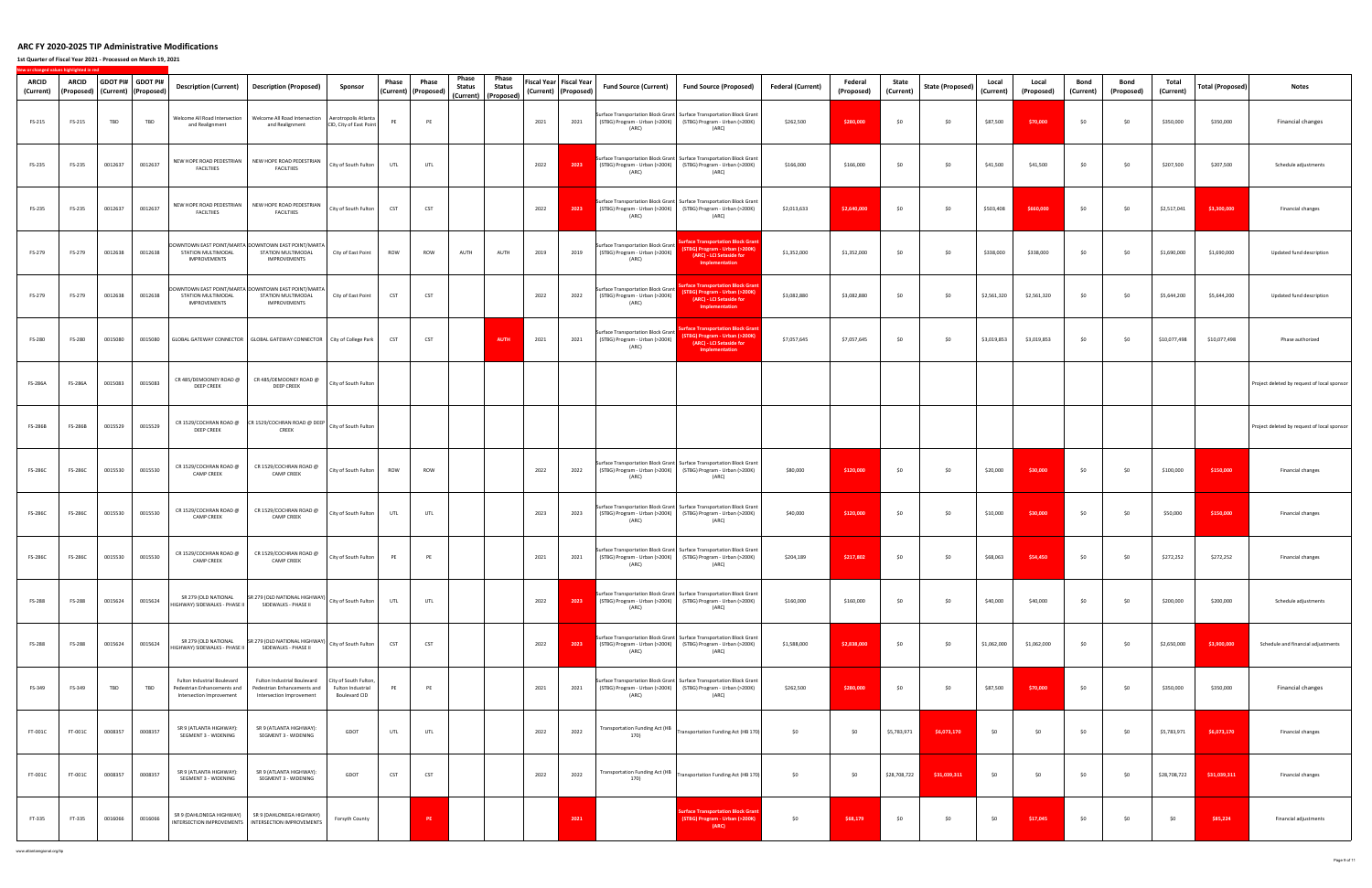**1st Quarter of Fiscal Year 2021 ‐ Processed on March 19, 2021**

**New**

**or changed values highlighted in red**

| ARCID<br>(Current) | <b>ARCID</b><br>(Proposed) | GDOT PI# GDOT PI# | (Current) (Proposed) | <b>Description (Current)</b>                                  | <b>Description (Proposed)</b>                                                                              | Sponsor                | Phase      | Phase<br>(Current)   (Proposed) | Phase<br>Status<br>(Current) | Phase<br>Status<br>(Proposed) |      | Fiscal Year Fiscal Year<br>(Current) (Proposed) | <b>Fund Source (Current)</b>                                                  | <b>Fund Source (Proposed)</b>                                                                                                                         | <b>Federal (Current)</b> | Federal<br>(Proposed) | State<br>(Current) | <b>State (Proposed)</b> | Local<br>(Current) | Local<br>(Proposed) | Bond<br>(Current) | Bond<br>(Proposed) | Total<br>(Current) | <b>Total (Proposed)</b> | <b>Notes</b>                                      |
|--------------------|----------------------------|-------------------|----------------------|---------------------------------------------------------------|------------------------------------------------------------------------------------------------------------|------------------------|------------|---------------------------------|------------------------------|-------------------------------|------|-------------------------------------------------|-------------------------------------------------------------------------------|-------------------------------------------------------------------------------------------------------------------------------------------------------|--------------------------|-----------------------|--------------------|-------------------------|--------------------|---------------------|-------------------|--------------------|--------------------|-------------------------|---------------------------------------------------|
| FT-335             | FT-335                     | 0016066           | 0016066              | SR 9 (DAHLONEGA HIGHWAY)                                      | SR 9 (DAHLONEGA HIGHWAY)<br>INTERSECTION IMPROVEMENTS   INTERSECTION IMPROVEMENTS                          | Forsyth County         | ROW        | ROW                             |                              |                               | 2021 | 2022                                            | (ARC)                                                                         | Surface Transportation Block Grant Surface Transportation Block Grant<br>(STBG) Program - Urban (>200K) (STBG) Program - Urban (>200K)<br>(ARC)       | \$160,000                | \$160,000             | \$0                | \$0                     | \$40,000           | \$40,000            | \$0               | \$0                | \$200,000          | \$200,000               | Schedule change                                   |
| FT-335             | FT-335                     | 0016066           | 0016066              |                                                               | SR 9 (DAHLONEGA HIGHWAY) SR 9 (DAHLONEGA HIGHWAY)<br>INTERSECTION IMPROVEMENTS   INTERSECTION IMPROVEMENTS | Forsyth County         | UTL        | UTL                             |                              |                               | 2022 | 2023                                            | (ARC)                                                                         | Surface Transportation Block Grant Surface Transportation Block Grant<br>(STBG) Program - Urban (>200K) (STBG) Program - Urban (>200K)<br>(ARC)       | \$80,000                 | \$80,000              | \$0                | \$0                     | \$20,000           | \$20,000            | \$0               | \$0                | \$100,000          | \$100,000               | Schedule change                                   |
| FT-335             | FT-335                     | 0016066           | 0016066              | SR 9 (DAHLONEGA HIGHWAY)                                      | SR 9 (DAHLONEGA HIGHWAY)<br>INTERSECTION IMPROVEMENTS   INTERSECTION IMPROVEMENTS                          | Forsyth County         | CST        | CST                             |                              |                               | 2022 | 2023                                            | (ARC)                                                                         | Surface Transportation Block Grant Surface Transportation Block Grant<br>(STBG) Program - Urban (>200K) (STBG) Program - Urban (>200K)<br>(ARC)       | \$880,000                | \$880,000             | \$0                | \$0                     | \$220,000          | \$220,000           | \$0               | \$0                | \$1,100,000        | \$1,100,000             | Schedule change                                   |
| GW-184A            | GW-184A                    | 0013893           | 0013893              | SR 316 GRADE SEPARATION                                       | SR 316 GRADE SEPARATION                                                                                    | GDOT                   |            | <b>ROW</b>                      |                              |                               |      | 2021                                            |                                                                               | <b>Transportation Funding Act (HB</b><br>170)                                                                                                         | \$0                      | \$0                   | \$0                | \$11,530,000            | \$0                | \$0                 | \$0               | \$0                | \$0                | \$11,530,000            | Financial adjustments                             |
| GW-384             | GW-384                     | 0012883           | 0012883              |                                                               | WESTERN GWINNETT PATHWAY   WESTERN GWINNETT PATHWAY   Gwinnett County                                      |                        |            | <b>CST</b>                      |                              |                               |      | 2021                                            |                                                                               | ransportation Alternatives (Sectio<br>133(h)) - Urban (>200K) (ARC)                                                                                   | \$0                      | \$2,000,000           | \$0                | \$0                     | \$0                | \$500,000           | \$0               | \$0                | \$0                | \$2,500,000             | Financial adjustments                             |
| GW-408             | GW-408                     | 0015088           | 0015088              | MORENO STREET<br>BICYCLE/PEDESTRIAN<br><b>IMPROVEMENTS</b>    | MORENO STREET<br>BICYCLE/PEDESTRIAN<br><b>IMPROVEMENTS</b>                                                 | City of Buford         | PE         | PE                              | AUTH                         | AUTH                          | 2017 | 2017                                            | Surface Transportation Block Grant<br>(STBG) Program - Urban (>200K)<br>(ARC) | urface Transportation Block Grant<br>(STBG) Program - Urban (>200K)<br>(ARC) - LCI Setaside for<br>Implementation                                     | \$184,000                | \$184,000             | \$0                | \$0                     | \$46,000           | \$46,000            | \$0               | \$0                | \$230,000          | \$230,000               | Updated fund description                          |
| GW-408             | GW-408                     | 0015088           | 0015088              | MORENO STREET<br>BICYCLE/PEDESTRIAN<br><b>IMPROVEMENTS</b>    | MORENO STREET<br>BICYCLE/PEDESTRIAN<br><b>IMPROVEMENTS</b>                                                 | City of Buford         |            | UTL.                            |                              |                               |      | 2023                                            |                                                                               | <b>Local Jurisdiction/Municipality</b><br><b>Funds</b>                                                                                                | \$0                      | \$0                   | \$0                | \$0                     | \$0                | \$550,000           | \$0               | \$0                | SO.                | \$550,000               | Financial adjustments                             |
| GW-408             | GW-408                     | 0015088           | 0015088              | MORENO STREET<br>BICYCLE/PEDESTRIAN<br><b>IMPROVEMENTS</b>    | MORENO STREET<br>BICYCLE/PEDESTRIAN<br>IMPROVEMENTS                                                        | City of Buford         | CST        | CST                             |                              |                               | 2022 | 2023                                            | (STBG) Program - Urban (>200K)<br>(ARC) - LCI Setaside for<br>Implementation  | Surface Transportation Block Grant Surface Transportation Block Grant<br>(STBG) Program - Urban (>200K)<br>(ARC) - LCI Setaside for<br>Implementation | \$2,264,410              | \$2,264,410           | \$0                | \$0                     | \$556,102          | \$556,102           | \$0               | \$0                | \$2,820,512        | \$2,820,512             | Schedule change                                   |
| GW-412             | GW-412                     | 0016067           | 0016067              | NORCROSS LCI GREENWAY -<br>PRIORITY ONE NETWORK<br>SEGMENTS   | NORCROSS LCI GREENWAY -<br>PRIORITY ONE NETWORK<br>SEGMENTS                                                | City of Norcross       | PE         | PE                              | AUTH                         | AUTH                          | 2019 | 2019                                            | Surface Transportation Block Grant<br>(STBG) Program - Urban (>200K)<br>(ARC) | face Transportation Block Grar<br><b>STBG) Program - Urban (&gt;200K)</b><br>(ARC) - LCI Setaside for<br>Implementation                               | \$720,000                | \$720,000             | \$0                | \$0                     | \$180,000          | \$180,000           | \$0               | \$0                | \$900,000          | \$900,000               | Updated fund description                          |
| GW-412             | GW-412                     | 0016067           | 0016067              | NORCROSS LCI GREENWAY -<br>PRIORITY ONE NETWORK<br>SEGMENTS   | NORCROSS LCI GREENWAY -<br>PRIORITY ONE NETWORK<br>SEGMENTS                                                | City of Norcross       | UTL        | UTL                             |                              |                               | 2023 | 2024                                            | Surface Transportation Block Grant<br>(STBG) Program - Urban (>200K)<br>(ARC) | <b>Ice Transportation Block Gra</b><br><b>STBG) Program - Urban (&gt;200K)</b><br>(ARC) - LCI Setaside for<br>Implementation                          | \$264,000                | \$264,000             | \$0                | \$0                     | \$66,000           | \$66,000            | \$0               | \$0                | \$330,000          | \$330,000               | Schedule change                                   |
| GW-412             | GW-412                     | 0016067           | 0016067              | NORCROSS LCI GREENWAY -<br>PRIORITY ONE NETWORK<br>SEGMENTS   | NORCROSS LCI GREENWAY<br>PRIORITY ONE NETWORK<br>SEGMENTS                                                  | City of Norcross       | CST        | CST                             |                              |                               | 2023 | 2024                                            | Surface Transportation Block Grant<br>(STBG) Program - Urban (>200K)<br>(ARC) | face Transportation Block Gra<br><b>STBG) Program - Urban (&gt;200K)</b><br>(ARC) - LCI Setaside for<br>Implementation                                | \$3,548,020              | \$3,548,020           | \$0                | \$0                     | \$887,005          | \$887,005           | \$0               | \$0                | \$4,435,025        | \$4,435,025             | Schedule change                                   |
| GW-412             | GW-412                     | 0016067           | 0016067              | NORCROSS LCI GREENWAY -<br>PRIORITY ONE NETWORK<br>SEGMENTS   | NORCROSS LCI GREENWAY -<br>PRIORITY ONE NETWORK<br>SEGMENTS                                                | City of Norcross       | <b>ROW</b> | ROW                             |                              |                               | 2021 | 2022                                            | Surface Transportation Block Grant<br>(STBG) Program - Urban (>200K)<br>(ARC) | <u>Irface Transportation Block Gran</u><br>STBG) Program - Urban (>200K)<br>(ARC) - LCI Setaside for<br>Implementation                                | \$973,600                | \$973,600             | \$0                | \$0                     | \$243,400          | \$243,400           | \$0               | \$0                | \$1,217,000        | \$1,217,000             | Schedule change                                   |
| GW-424             | GW-424                     | TBD               | TBD                  | ROUTE 50 LOCAL SERVICE<br>EXPANSION - OPERATING<br>ASSISTANCE | Route 50 Local Service Expansion -<br>OPERATING ASSISTANCE                                                 | <b>Gwinnett County</b> | CST        | CST                             |                              |                               | 2023 | 2023                                            | Quality Improvement (CMAQ)                                                    | Congestion Mitigation & Air Congestion Mitigation & Air Quality<br>Improvement (CMAQ)                                                                 | \$2,804,166              | \$1,970,833           | \$0                | \$0                     | \$701,042          | \$492,708           | \$0               | \$0                | \$3,505,208        | \$2,463,541             | Financial changes                                 |
| GW-424             | GW-424                     | TBD               | TBD                  | ROUTE 50 LOCAL SERVICE<br>EXPANSION - OPERATING<br>ASSISTANCE | ROUTE 50 LOCAL SERVICE<br>EXPANSION - OPERATING<br>ASSISTANCE                                              | <b>Gwinnett County</b> | CST        | CST                             |                              |                               | 2024 | 2024                                            | Quality Improvement (CMAQ)                                                    | Congestion Mitigation & Air Congestion Mitigation & Air Quality<br>Improvement (CMAQ)                                                                 | \$2,804,166              | \$1,970,833           | \$0                | \$0                     | \$701,042          | \$492,708           | \$0               | \$0                | \$3,505,208        | \$2,463,541             | Financial changes                                 |
| GW-424             | GW-424                     | TBD               | TBD                  | ROUTE 50 LOCAL SERVICE<br>EXPANSION - OPERATING<br>ASSISTANCE | ROUTE 50 LOCAL SERVICE<br>EXPANSION - OPERATING<br>ASSISTANCE                                              | <b>Gwinnett County</b> | CST        | CST                             |                              |                               | 2025 | 2025                                            | Congestion Mitigation & Air<br>Quality Improvement (CMAQ)                     | Congestion Mitigation & Air Quality<br>Improvement (CMAQ)                                                                                             | \$2,804,166              | \$1,970,833           | \$0                | \$0                     | \$701,042          | \$492,708           | \$0               | \$0                | \$3,505,208        | \$2,463,541             | Financial changes                                 |
|                    | GW-431                     |                   | TBD                  |                                                               | <b>GWINNETT COUNTY TRANSIT</b><br><b>SECURITY AND SURVEILLANCE</b><br><b>SYSTEM UPGRADES</b>               | <b>Gwinnett County</b> |            | CST                             |                              |                               |      | 2021                                            |                                                                               | <b>Public Transportation Innovati</b><br>Program                                                                                                      | \$0                      | \$352,000             | \$0                | \$0                     | \$0                | \$88,000            | \$0               | \$0                | \$0                | \$440,000               | Add new project funded via descretionary<br>award |
| HE-201             | HE-201                     | 0013995           | 0013995              | SR 42 BRIDGE REPLACEMENT                                      | SR 42 BRIDGE REPLACEMENT                                                                                   | GDOT                   | ROW        | ROW                             |                              |                               | 2021 | 2021                                            | (STBG) Program Flex (GDOT)                                                    | Surface Transportation Block Grant Surface Transportation Block Grant<br>(STBG) Program Flex (GDOT)                                                   | \$297,971                | \$1,408,000           | \$74,493           | \$352,000               | \$0                | \$0                 | \$0               | \$0                | \$372,464          | \$1,760,000             | Financial changes                                 |